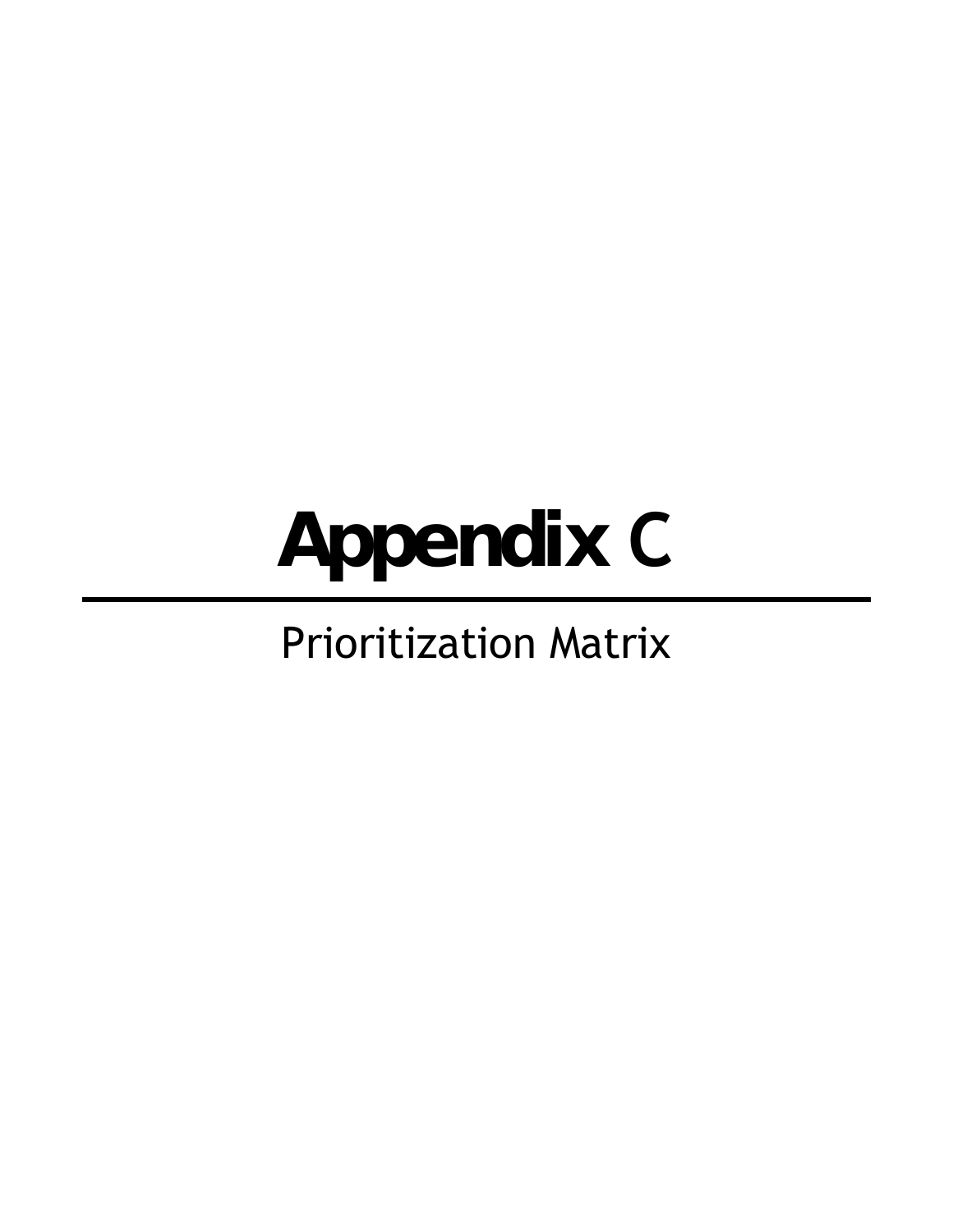| <b>MEASURE</b>                                                | <b>ACTION</b>                                                                                                                                                                                                                                                                                                                                                                                                                                                                                                                                  | <b>PRIORITIZATION</b><br><b>SCORE</b> | GHG.<br>Reduction<br>Potential | Climate<br>Resilience<br><b>Benefit</b> | Jurisdictional<br>Control | Timeframe of<br>Implementation | Feasibility    | <b>County Cost</b> | Resident/Business Air<br>Effectiveness Cost Effectiveness Quality |                | Water        | Forest      | Cost           | Energy         | Biodiversity Economic<br>Security Resilience Savings Reliability Conservation Diversity |                | Social and Carbon<br>Cultural<br>Well-being | Sequestration  |
|---------------------------------------------------------------|------------------------------------------------------------------------------------------------------------------------------------------------------------------------------------------------------------------------------------------------------------------------------------------------------------------------------------------------------------------------------------------------------------------------------------------------------------------------------------------------------------------------------------------------|---------------------------------------|--------------------------------|-----------------------------------------|---------------------------|--------------------------------|----------------|--------------------|-------------------------------------------------------------------|----------------|--------------|-------------|----------------|----------------|-----------------------------------------------------------------------------------------|----------------|---------------------------------------------|----------------|
| <b>HEALTH AND SAFETY</b><br>STRATEGY 1. ACTIVE TRANSPORTATION |                                                                                                                                                                                                                                                                                                                                                                                                                                                                                                                                                |                                       |                                |                                         |                           |                                |                |                    |                                                                   |                |              |             |                |                |                                                                                         |                |                                             |                |
|                                                               | Action 1.1.1. Plan for a balanced multimodal transportation network<br>that meets the needs of all users of roads, including bicyclists and<br>pedestrians. Incorporate bicycle and pedestrian improvements<br>(e.g., dedicated pedestrian and bicycle paths and lanes) when<br>designing roadway improvements, where appropriate. In<br>coordination with the California Department of Transportation,<br>identify and pursue relevant funding resources and support State<br>policy development aimed at increasing these funding resources. | 12                                    | 2                              |                                         | $\overline{2}$            |                                | $\overline{2}$ | $\Omega$           |                                                                   |                |              |             |                |                |                                                                                         |                |                                             |                |
| Measure 1.1: E ncourage<br>residents and visitors to walk.    | Action 1.1.2. Support Tuolumne County Transportation Council with<br>implementation of the 2020 Tuolumne County Active<br>Transportation Plan and Interregional Bicycle Tourism Plan.                                                                                                                                                                                                                                                                                                                                                          | 13                                    | $\overline{2}$                 |                                         |                           | -3                             | $\overline{2}$ |                    |                                                                   |                |              |             |                | $\Omega$       | $\Omega$                                                                                | $\Omega$       |                                             | $\Omega$       |
| bike, or use other modes of active<br>transportation.         | Action 1.1.3. Require, when appropriate and warranted, new<br>development to contribute to or construct bicycle and pedestrian<br>facilities and infrastructure.                                                                                                                                                                                                                                                                                                                                                                               | 11                                    | $\overline{1}$                 |                                         | $\overline{2}$            |                                | 2              | $\Omega$           |                                                                   | $\mathbf 1$    |              |             |                | $\Omega$       | $\Omega$                                                                                | $\Omega$       |                                             | $\Omega$       |
|                                                               | Action 1.1.4. Facilitate the development of neighborhood electric<br>bicycle (e-bike) networks throughout the county to increase the<br>viability and use of e-bikes. Partner with existing e-bike-sharing<br>services, electric utilities, and business owners to install e-bike<br>charging infrastructure at strategic locations throughout the county,<br>including at County facilities, transit facilities and hubs, major<br>employment centers, and educational institutions.                                                          | 10                                    | 2                              |                                         | 2                         | $\overline{2}$                 |                | $\Omega$           |                                                                   |                |              |             |                |                |                                                                                         |                |                                             |                |
|                                                               | Action 1.1.5. Use the "May is Bike Month Challenge" as an<br>opportunity to promote biking to work, school, and errands.                                                                                                                                                                                                                                                                                                                                                                                                                       | 12                                    | $\overline{1}$                 | $\overline{1}$                          |                           | $\mathbf{3}$                   | 2              | $\overline{1}$     |                                                                   | $\overline{1}$ | $\mathbf{0}$ | $\Omega$    | -1             | $\mathbf 0$    | $\mathbf 0$                                                                             | $\mathbf{0}$   | $\overline{1}$                              | $\overline{0}$ |
|                                                               | Action 1.2.1. Working with school districts, develop and adopt a<br>countywide Safe Routes to School Program that encourages youth<br>to walk or ride bicycles to schools where feasible.                                                                                                                                                                                                                                                                                                                                                      | 11                                    | - 1                            |                                         | $\mathcal{P}$             |                                | $\overline{2}$ | $\Omega$           |                                                                   |                |              |             |                | $\Omega$       | $\Omega$                                                                                | $\Omega$       |                                             | $\Omega$       |
|                                                               | Measure 1.2: Encourage students Action 1.2.2. Implement an education and engagement program to<br>to walk and bike to school through address concerns and highlight benefits of active transportation<br>a Safe Routes to School Program. options to increase participation the Safe Routes to School<br>Program.                                                                                                                                                                                                                              | 11                                    | $\overline{1}$                 |                                         | $\overline{2}$            | $\overline{2}$                 | 2              | $\Omega$           |                                                                   |                |              |             |                | $\Omega$       | $\Omega$                                                                                | $\Omega$       |                                             | $\overline{0}$ |
|                                                               | Action 1.2.3. At schools where students drive, reduce the number<br>of student parking spaces to encourage walking, biking, and<br>carpooling.                                                                                                                                                                                                                                                                                                                                                                                                 | 9                                     | $\overline{1}$                 |                                         |                           | 2                              | $\overline{1}$ | $\overline{0}$     |                                                                   | $\mathbf{1}$   |              |             |                | $\Omega$       | $\Omega$                                                                                | $\Omega$       |                                             | $\Omega$       |
| STRATEGY 2. IMPROVED AIR QUALITY                              |                                                                                                                                                                                                                                                                                                                                                                                                                                                                                                                                                |                                       |                                |                                         |                           |                                |                |                    |                                                                   |                |              |             |                |                |                                                                                         |                |                                             |                |
|                                                               | Action 2.1.1. Restrict idling for all vehicles, especially in sensitive<br>areas such as near schools.                                                                                                                                                                                                                                                                                                                                                                                                                                         | 10                                    | - 1                            |                                         | $\overline{2}$            | 2                              | $\overline{1}$ | $\overline{0}$     |                                                                   |                | $\Omega$     |             |                | $\Omega$       | $\Omega$                                                                                | $\Omega$       |                                             | $\Omega$       |
| Measure 2.1: Reduce vehicle<br>idling.                        | Action 2.1.2. Require all nonresidential development with loading<br>docks to supply sufficient electrical power for delivery trucks and<br>associated equipment to reduce idling when making deliveries.                                                                                                                                                                                                                                                                                                                                      | 10                                    | $\overline{1}$                 |                                         | 2                         | $\overline{2}$                 | $\overline{1}$ | $\mathbf 0$        |                                                                   |                |              |             |                | $\overline{0}$ | $\Omega$                                                                                | $\Omega$       |                                             | $\overline{0}$ |
|                                                               | Action 2.2.1. Implement vehicle congestion relief projects, including<br>the North/South Connector Project.                                                                                                                                                                                                                                                                                                                                                                                                                                    | 12                                    | $\overline{1}$                 | $\overline{2}$                          | $\overline{2}$            | $\overline{2}$                 | $\overline{2}$ | $\mathbf 0$        |                                                                   | $\overline{1}$ | $\mathbf 0$  | $\mathbf 0$ | $\overline{1}$ | $\overline{0}$ | $\overline{0}$                                                                          | $\mathbf{0}$   | $\overline{1}$                              | $\mathbf 0$    |
| Measure 2.2: Reduce vehicle                                   | Action 2.2.2. Adopt and implement a State Route 49 Complete<br>Streets and Congested Corridor Plan.                                                                                                                                                                                                                                                                                                                                                                                                                                            | 12                                    | $\overline{1}$                 | $\overline{2}$                          | $\overline{2}$            | $\overline{2}$                 | $2^{\circ}$    | $\mathbf 0$        |                                                                   | $\overline{1}$ | $\mathbf 0$  | $\mathbf 0$ | $\overline{1}$ | $\overline{0}$ | $\overline{0}$                                                                          | $\overline{0}$ | $\overline{1}$                              | $\mathbf 0$    |
| congestion.                                                   | Action 2.2.3. Require and enforce traffic calming measures (e.g.,<br>crosswalks, planters) on streets and at intersections within all new<br>residential and nonresidential development projects.                                                                                                                                                                                                                                                                                                                                              | 12                                    | $\overline{1}$                 | 2                                       | 2                         | $\overline{2}$                 | $\overline{2}$ | $\mathbf 0$        |                                                                   | $\mathbf 1$    | $\Omega$     |             |                | $\Omega$       | $\Omega$                                                                                | $\Omega$       |                                             | $\overline{0}$ |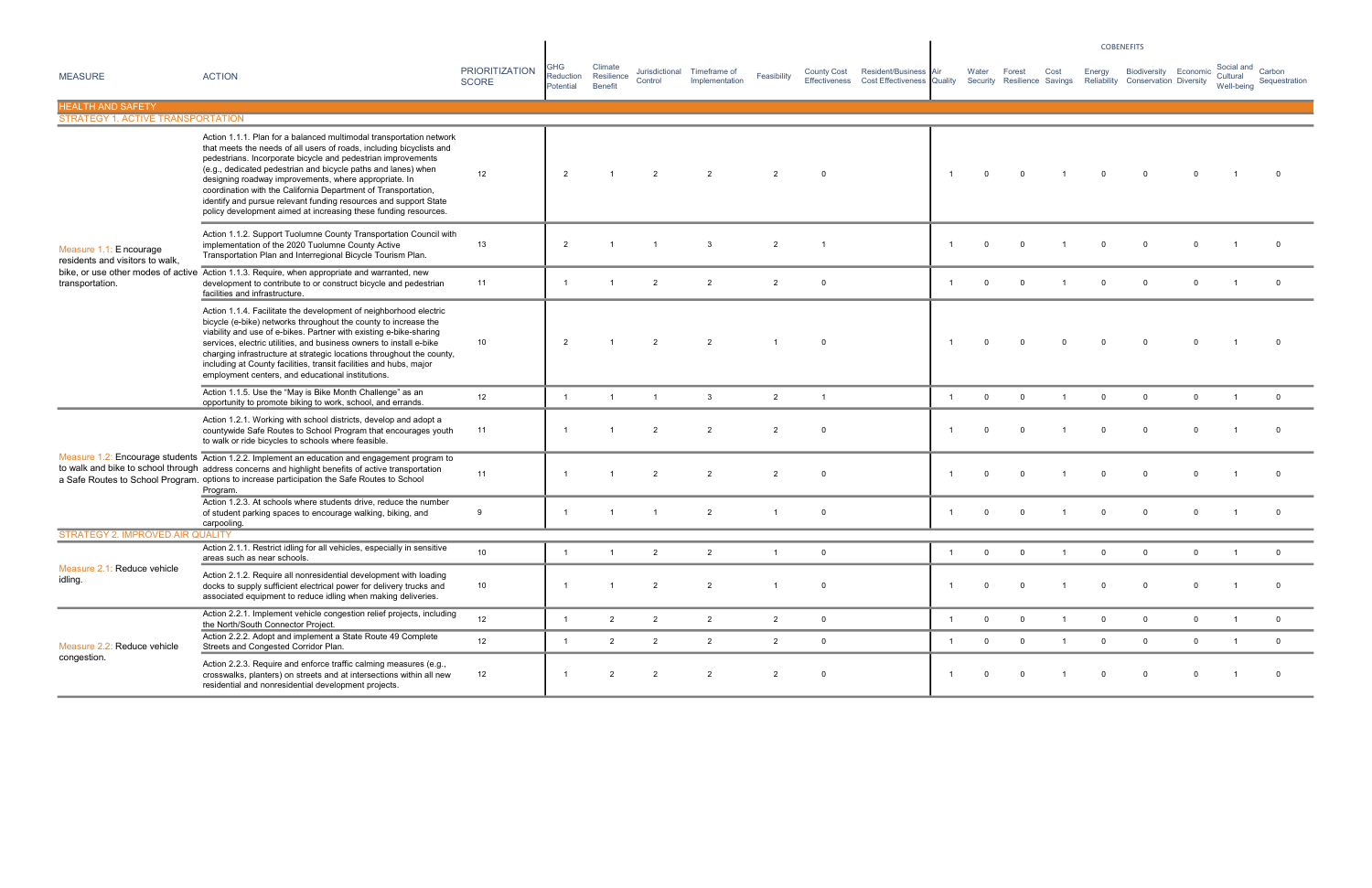|                                                                                                |                                                                                                                                                                                                                                                                                                |                                       |                                      |                                         |                           |                                |                |          |                                                                               |          |       |        |      |                                                   | <b>COBENEFITS</b>                                      |          |                                             |               |
|------------------------------------------------------------------------------------------------|------------------------------------------------------------------------------------------------------------------------------------------------------------------------------------------------------------------------------------------------------------------------------------------------|---------------------------------------|--------------------------------------|-----------------------------------------|---------------------------|--------------------------------|----------------|----------|-------------------------------------------------------------------------------|----------|-------|--------|------|---------------------------------------------------|--------------------------------------------------------|----------|---------------------------------------------|---------------|
| <b>MEASURE</b>                                                                                 | <b>ACTION</b>                                                                                                                                                                                                                                                                                  | <b>PRIORITIZATION</b><br><b>SCORE</b> | <b>GHG</b><br>Reduction<br>Potential | Climate<br>Resilience<br><b>Benefit</b> | Jurisdictional<br>Control | Timeframe of<br>Implementation | Feasibility    |          | County Cost Resident/Business Air<br>Effectiveness Cost Effectiveness Quality |          | Water | Forest | Cost | Energy<br>Security Resilience Savings Reliability | Biodiversity Economic<br><b>Conservation Diversity</b> |          | Social and Carbon<br>Cultural<br>Well-being | Sequestration |
|                                                                                                | Action 2.3.1. Encourage the use of cleaner burning fuels in off-road<br>vehicles and equipment through education and outreach<br>campaigns as well as enforcement of existing regulations.                                                                                                     | 10                                    |                                      |                                         |                           |                                |                |          |                                                                               |          |       |        |      | $\Omega$                                          |                                                        |          |                                             |               |
|                                                                                                | Action 2.3.2. Encourage the use of electric-powered construction<br>equipment in all new discretionary projects.                                                                                                                                                                               | 11                                    | 2                                    |                                         |                           |                                |                |          |                                                                               |          |       |        |      | $\Omega$                                          | $\Omega$                                               | $\Omega$ |                                             | $\Omega$      |
| Measure 2.3: Reduce air pollution<br>from off-road vehicles and                                | Action 2.3.3. Encourage all construction projects to use renewable<br>diesel in diesel-powered construction equipment.                                                                                                                                                                         | 11                                    | 2                                    |                                         |                           |                                |                |          |                                                                               |          |       |        |      | $\Omega$                                          | - 0                                                    |          |                                             | $\cap$        |
| equipment.                                                                                     | Action 2.3.4. Work with the Tuolumne County Air Pollution Control<br>District to create incentives for electric landscaping equipment and<br>develop an outreach program for residents and local landscaping<br>businesses to increase awareness of currently available electric<br>equipment. | 13                                    | $\mathcal{P}$                        |                                         | $\overline{2}$            | $\overline{2}$                 | $\overline{2}$ |          |                                                                               |          |       |        |      | $\Omega$                                          | $\Omega$                                               | $\Omega$ |                                             |               |
|                                                                                                | Action 2.3.5. Require all new development to install sufficient<br>outdoor electrical outlets to support the use of electric-powered<br>landscape equipment.                                                                                                                                   | 10                                    |                                      |                                         | $\overline{2}$            |                                | $\overline{2}$ | $\Omega$ |                                                                               |          |       |        |      | $\Omega$                                          |                                                        | $\Omega$ |                                             | $\cap$        |
| Measure 2.4: Improve indoor air<br>quality by replacing wood-burning                           | Action 2.4.1. Develop and implement a wood-burning stove and<br>fireplace change-out program to install non-wood-burning stoves<br>and fireplaces.                                                                                                                                             | 13                                    | $\mathcal{P}$                        | $\mathcal{P}$                           | $\overline{2}$            |                                | $\mathcal{P}$  | $\Omega$ |                                                                               |          |       |        |      | $\Omega$                                          | $\Omega$                                               |          |                                             | $\Omega$      |
| fireplaces and other wood-burning<br>appliances.                                               | Action 2.4.2. Continue to require the installation of only low-<br>emitting, EPA-certified fireplaces, woodstoves, or pellet stoves<br>where such wood-burning devices are desired by the developers<br>and/or future homeowners.                                                              | 14                                    | 2                                    |                                         | $\overline{2}$            |                                | 2              |          |                                                                               |          |       |        |      |                                                   |                                                        |          |                                             |               |
| <b>STRATEGY 3. HEALTHCARE SERVICES</b>                                                         |                                                                                                                                                                                                                                                                                                |                                       |                                      |                                         |                           |                                |                |          |                                                                               |          |       |        |      |                                                   |                                                        |          |                                             |               |
| Measure 3.1: Improve the<br>accessibility and climate resiliency<br>of the county's healthcare | Action 3.1.1. Increase access to broadband to make registration<br>easier for health care, tele-health services, digital medical records,<br>and connections with other health providers.                                                                                                      | 9                                     |                                      |                                         | $\overline{2}$            |                                |                | $\Omega$ |                                                                               |          |       |        |      | $\Omega$                                          | $\cap$                                                 | $\Omega$ |                                             |               |
| services and facilities.                                                                       | Action 3.1.2. Communicate with healthcare facilities to determine<br>the capacity of existing backup generators.                                                                                                                                                                               | 12                                    |                                      |                                         | $\mathcal{P}$             |                                | 2              |          |                                                                               | $\Omega$ |       |        |      | $\cap$                                            |                                                        | $\Omega$ |                                             |               |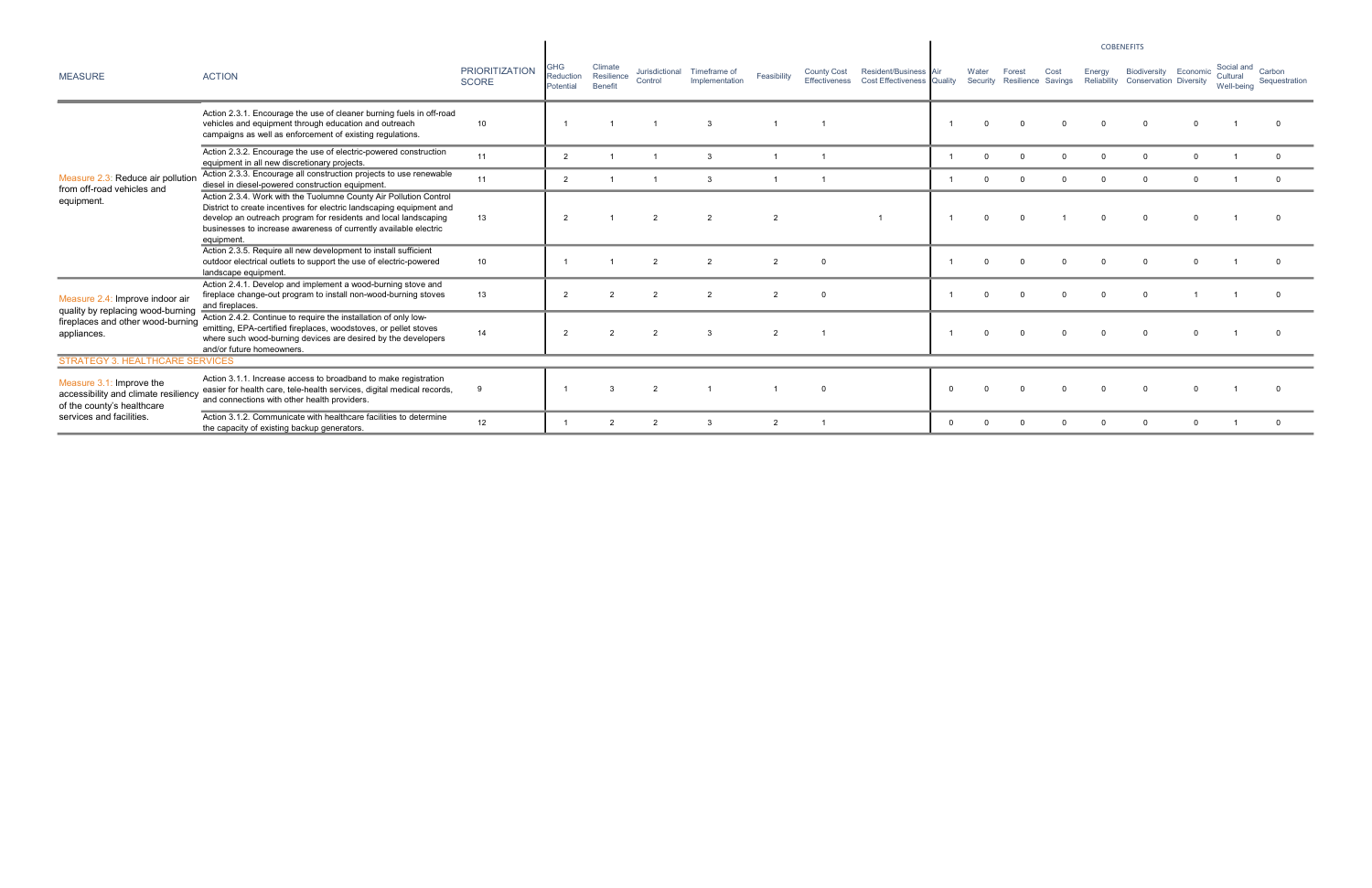| <b>MEASURE</b>                                                                                     | <b>ACTION</b>                                                                                                                                                                                                                                                                                                                                                                                                                                                                                               | <b>PRIORITIZATION</b><br><b>SCORE</b> | ЭHG<br>Reduction<br>Potential | Climate<br>Resilience<br><b>Benefit</b> | Jurisdictional<br>Control | Timeframe of<br>Implementation | Feasibility   |                | County Cost Resident/Business<br>Effectiveness Cost Effectiveness Quality | Air            | Water    | Forest   | Cost     | Energy   | <b>Biodiversity Economic</b><br>Security Resilience Savings Reliability Conservation Diversity |          | Social and Carbon<br>Cultural<br>Well-being | Sequestration |
|----------------------------------------------------------------------------------------------------|-------------------------------------------------------------------------------------------------------------------------------------------------------------------------------------------------------------------------------------------------------------------------------------------------------------------------------------------------------------------------------------------------------------------------------------------------------------------------------------------------------------|---------------------------------------|-------------------------------|-----------------------------------------|---------------------------|--------------------------------|---------------|----------------|---------------------------------------------------------------------------|----------------|----------|----------|----------|----------|------------------------------------------------------------------------------------------------|----------|---------------------------------------------|---------------|
| STRATEGY 4. FIRE-ADAPTED COMMUNITY                                                                 |                                                                                                                                                                                                                                                                                                                                                                                                                                                                                                             |                                       |                               |                                         |                           |                                |               |                |                                                                           |                |          |          |          |          |                                                                                                |          |                                             |               |
|                                                                                                    | Action 4.1.1. Ensure all residents and households are prepared<br>wildfire events through education and outreach. Prioritize resources<br>for disadvantaged communities, low-income residents, and<br>vulnerable populations (e.g., persons experiencing homelessness,<br>seniors, and youth).                                                                                                                                                                                                              | 12                                    |                               | ્વ                                      | $\overline{2}$            | $\overline{2}$                 | $\mathcal{P}$ | $\overline{1}$ |                                                                           | $\Omega$       |          | $\Omega$ | $\Omega$ | $\Omega$ | $\Omega$                                                                                       | $\Omega$ |                                             | $\cap$        |
|                                                                                                    | Action 4.1.2. Participate in and promote Wildfire Community<br>Preparedness Day, a national campaign that encourages people to<br>come together to take action to raise awareness and reduce wildfire<br>risks.                                                                                                                                                                                                                                                                                             | 12 <sup>12</sup>                      |                               | $\mathcal{P}$                           | $\overline{2}$            | -3                             | $\mathcal{P}$ |                |                                                                           | $\Omega$       |          |          |          |          | $\Omega$                                                                                       | $\Omega$ |                                             |               |
|                                                                                                    | Action 4.1.3. Join the Sierra CAMP Regional Climate Collaborative<br>to to learn from regional partners and gain access to information<br>regarding wildfire-related grant funding, scientific research, and<br>planning tools.                                                                                                                                                                                                                                                                             | 14                                    |                               | $\overline{2}$                          | -3                        | -3                             | $\mathcal{P}$ |                |                                                                           | $\Omega$       |          | $\Omega$ |          | $\Omega$ | $\Omega$                                                                                       | $\Omega$ |                                             | - 0           |
| Measure 4.1: Build community                                                                       | Action 4.1.4. Work with community organizations and schools in the<br>county to help mitigate the impacts of extreme heat and wildfire<br>smoke impacts on youth. Educate and train staff working with youth<br>populations on how to detect and prevent health-related impacts in<br>children from extreme heat and wildfire smoke events.                                                                                                                                                                 | 12                                    |                               | $\mathbf{3}$                            | $\overline{2}$            | 2                              | $\mathcal{P}$ | $\overline{1}$ |                                                                           | $\Omega$       |          | $\Omega$ | $\Omega$ | $\Omega$ | $\Omega$                                                                                       | $\Omega$ |                                             | - 0           |
| resilience to wildfire through<br>disaster preparedness education,<br>outreach, and collaboration. | Action 4.1.5. Work with local business groups to prepare<br>businesses for the short- and long-term impacts from disruptions<br>due to extreme heat or wildfire smoke events.                                                                                                                                                                                                                                                                                                                               | 12 <sup>2</sup>                       |                               | $\mathbf{3}$                            | $\overline{2}$            | 2                              | 2             | $\overline{1}$ |                                                                           | $\overline{0}$ | $\Omega$ | $\Omega$ |          |          | $\Omega$                                                                                       | $\Omega$ |                                             | - 0           |
|                                                                                                    | Action 4.1.6. Support the Tuolumne County Office of Emergency<br>Services in identifying areas in the county with increased<br>concentrations of older residents and areas with increased density<br>of long-term care facilities and senior homes. Work with community<br>organizations and the Tuolumne County Health & Human Services<br>Agency to provide additional resources and training to staff working<br>with elderly populations on how to prevent health-related impacts<br>from extreme heat. | 13                                    |                               |                                         |                           |                                |               | $\overline{1}$ |                                                                           | $\Omega$       |          |          |          |          |                                                                                                |          |                                             |               |
|                                                                                                    | Action 4.1.7. Develop an existing assessment program to ensure<br>that the Tuolumne County Office of Emergency Services and<br>related emergency services are adequately prepared for future<br>impacts from climate-related hazards, specifically extreme heat and<br>wildfires.                                                                                                                                                                                                                           | 13                                    |                               | $\mathbf{R}$                            | $\cdot$ 3                 | $\overline{2}$                 | $\mathcal{P}$ | $\overline{1}$ |                                                                           | $\Omega$       |          |          |          |          |                                                                                                | $\Omega$ |                                             | $\cap$        |
|                                                                                                    | Action 4.1.8. Assess Tuolumne County's emergency service<br>operations and assets (e.g., emergency service vehicles, facilities,<br>staff) to identify vulnerabilities to increases in climate-related<br>hazards (e.g., extreme heat, wildfire smoke events).                                                                                                                                                                                                                                              | 13                                    |                               | $\mathbf{R}$                            | $_{\rm 3}$                | $\overline{2}$                 | $\mathcal{P}$ | $\overline{1}$ |                                                                           | $\Omega$       |          |          |          |          | $\Omega$                                                                                       | $\Omega$ |                                             | $\cap$        |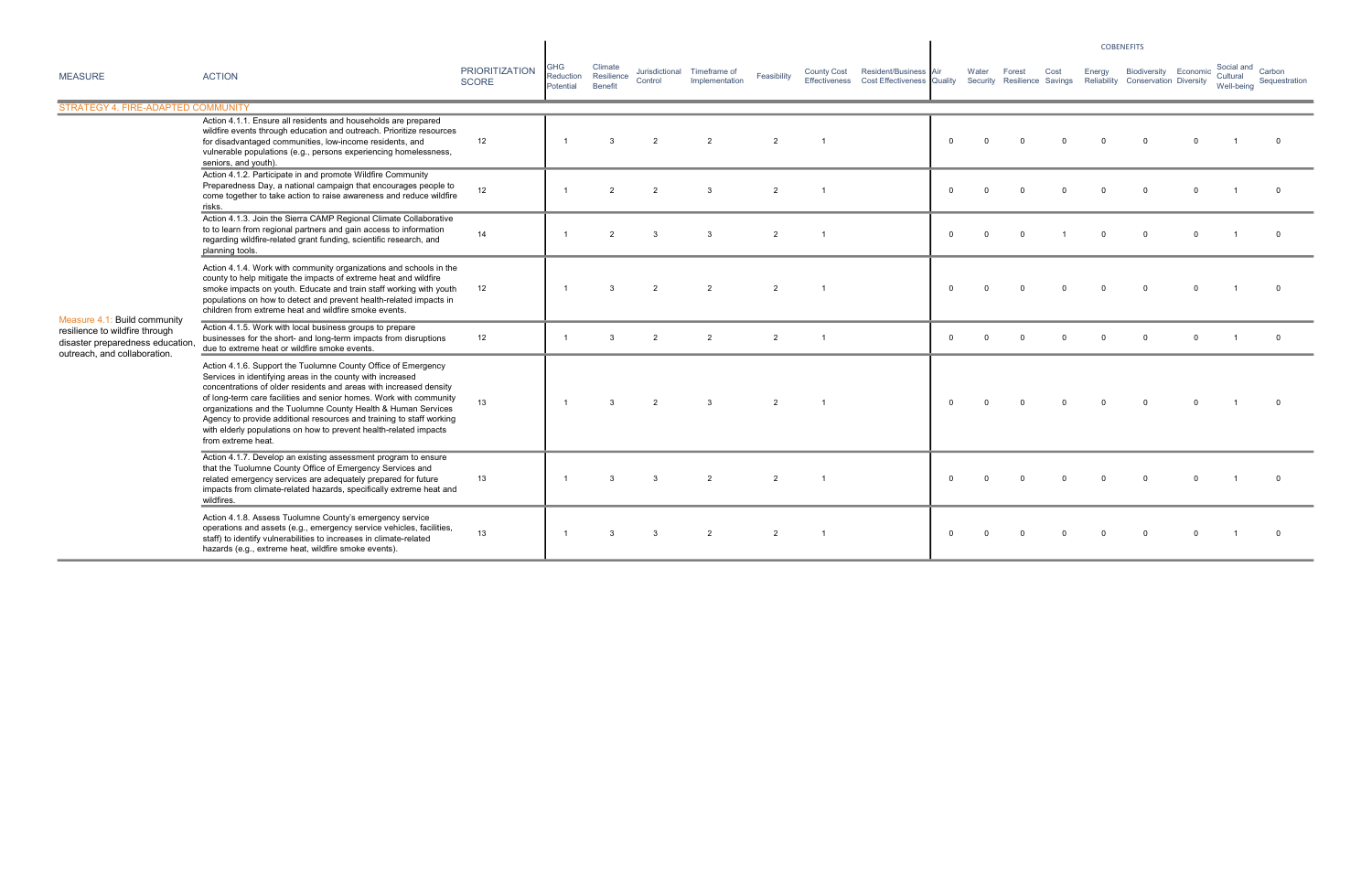|                                                                                                                                                                         |                                                                                                                                                                                                                                                                                                                                                                                                                                                                                                                          |                                       |                               |                                         |                           |                                |                |                                            |                                                            |                         |              |                                       |                | <b>COBENEFITS</b>     |                                               |                |                                             |                |
|-------------------------------------------------------------------------------------------------------------------------------------------------------------------------|--------------------------------------------------------------------------------------------------------------------------------------------------------------------------------------------------------------------------------------------------------------------------------------------------------------------------------------------------------------------------------------------------------------------------------------------------------------------------------------------------------------------------|---------------------------------------|-------------------------------|-----------------------------------------|---------------------------|--------------------------------|----------------|--------------------------------------------|------------------------------------------------------------|-------------------------|--------------|---------------------------------------|----------------|-----------------------|-----------------------------------------------|----------------|---------------------------------------------|----------------|
| <b>MEASURE</b>                                                                                                                                                          | <b>ACTION</b>                                                                                                                                                                                                                                                                                                                                                                                                                                                                                                            | <b>PRIORITIZATION</b><br><b>SCORE</b> | 3HG<br>Reduction<br>Potential | Climate<br>Resilience<br><b>Benefit</b> | Jurisdictional<br>Control | Timeframe of<br>Implementation | Feasibility    | <b>County Cost</b><br><b>Effectiveness</b> | Resident/Business Air<br><b>Cost Effectiveness Quality</b> |                         | Water        | Forest<br>Security Resilience Savings | Cost           | Energy<br>Reliability | Biodiversity<br><b>Conservation Diversity</b> | Economic       | Social and Carbon<br>Cultural<br>Well-being | Sequestration  |
|                                                                                                                                                                         | Action 4.2.1. Continue to support the Tuolumne County Fire<br>Department (TCFD) Fire Safety Inspection Program and the<br>Highway 108 and Yosemite Fire Safe Councils' fuel break projects<br>and education and outreach efforts regarding defensible space<br>strategies.                                                                                                                                                                                                                                               | 15                                    | $\overline{1}$                | 3                                       | $\overline{\mathbf{1}}$   | -3                             | $\overline{2}$ |                                            |                                                            | $\overline{1}$          |              |                                       |                |                       |                                               | $\Omega$       |                                             |                |
|                                                                                                                                                                         | Action 4.2.2. Formalize a partnership between TCFD, Fire Safe<br>Councils, the Tuolumne County Community Development<br>Department, and appropriate stakeholders to develop a WUI Risk<br>Reduction Program, including funding and financing options for<br>existing development to improve defensible space and increase<br>home and structural hardening.                                                                                                                                                              | 14                                    |                               | $\mathcal{R}$                           | 2                         | $\overline{2}$                 | 2              |                                            |                                                            | $\overline{1}$          | $\Omega$     |                                       |                |                       | $\Omega$                                      | $\Omega$       | $\Omega$                                    |                |
| Measure 4.2: Increase the use of<br>defensible space strategies to<br>reduce wildfire property damage<br>for properties located in high-                                | Action 4.2.3. The WUI Risk Reduction Program should include a<br>website to connect homeowners with contractors who can provide<br>defensible space services to residents and businesses for their<br>properties. Use partnerships to acquire funds through grants or<br>other means to subsidize defensible space upgrades for low-<br>income households, seniors, and residents with disabilities.                                                                                                                     | 13                                    | $\overline{1}$                | $\overline{2}$                          | 2                         | 2                              | 2              |                                            |                                                            | $\Omega$                | $\Omega$     |                                       |                |                       | $\Omega$                                      | $\Omega$       |                                             | $\Omega$       |
| wildfire risk zones in the county<br>using guidance and requirements<br>pursuant to Assembly Bill (AB)<br>3074 of 2020 (Fire Prevention).                               | Action 4.2.4. Adopt an ordinance requiring all persons (who own,<br>lease, control, operate, or maintain an occupied dwelling or<br>structure in, upon, or adjoining land that is covered with flammable<br>material within a very high fire hazard severity zone) to implement<br>fuel reductions between 15 and 30 feet around the structure and to<br>create an ember-resistant zone within 5 feet of the structure.<br>Ensure the ordinance is consistent with the guidance and<br>requirements pursuant to AB 3074. | 13                                    |                               | $\mathbf{3}$                            | 2                         | 2                              | 2              |                                            |                                                            | $\mathbf 0$             | $\Omega$     |                                       |                |                       |                                               | $\Omega$       |                                             |                |
|                                                                                                                                                                         | Action 4.2.5. Update local zoning and subdivision codes to<br>designate wildfire hazard overlay zones and associated conditional<br>use, site development standards, and design criteria to mitigate<br>wildfire hazards and reduce risks to new development within the<br>overlay zones.                                                                                                                                                                                                                                | 12                                    | $\overline{1}$                |                                         | $\mathcal{P}$             | $\mathcal{P}$                  | 2              |                                            |                                                            | $\Omega$                |              |                                       |                |                       |                                               | $\Omega$       |                                             | - 0            |
|                                                                                                                                                                         | Action 4.2.6. Update site landscaping standards to be fire-adapted<br>using native vegetation or fire-resistant planting palettes and<br>prohibit flammable landscaping plantings or materials storage<br>within the structure ignition zone (e.g., within 0-5 feet of the<br>structure).                                                                                                                                                                                                                                | 12 <sup>2</sup>                       | $\overline{1}$                |                                         | $\mathcal{P}$             | $\mathcal{E}$                  | 2              | $\overline{0}$                             |                                                            | $\Omega$                |              |                                       |                |                       |                                               | $\Omega$       |                                             | $\Omega$       |
| <b>CONSERVATION AND RECREATION</b>                                                                                                                                      |                                                                                                                                                                                                                                                                                                                                                                                                                                                                                                                          |                                       |                               |                                         |                           |                                |                |                                            |                                                            |                         |              |                                       |                |                       |                                               |                |                                             |                |
|                                                                                                                                                                         | STRATEGY 1. ECOSYSTEM PRESERVATION AND CONSERVATION                                                                                                                                                                                                                                                                                                                                                                                                                                                                      |                                       |                               |                                         |                           |                                |                |                                            |                                                            |                         |              |                                       |                |                       |                                               |                |                                             |                |
| Measure 1.1: Enhance the<br>protection of the county's natural                                                                                                          | Action 1.1.1. Support Yosemite Stanislaus Solutions, Tuolumne<br>River Trust, and other stakeholder organizations in their efforts to<br>protect and enhance the county's natural environment and improve                                                                                                                                                                                                                                                                                                                | 17                                    |                               |                                         |                           |                                | 2              |                                            |                                                            |                         |              |                                       |                |                       |                                               |                |                                             |                |
| assets and ecosystems and<br>the county, while building climate                                                                                                         | climate resilience.<br>expand natural capital throughout Action 1.1.2. Protect and restore river basins, watersheds, and<br>ecosystems.                                                                                                                                                                                                                                                                                                                                                                                  | 15                                    | $\overline{1}$                | $\mathbf{3}$                            | $\overline{1}$            | $\overline{1}$                 | $\overline{2}$ | $\overline{1}$                             |                                                            | $\overline{1}$          |              |                                       | $\mathbf 0$    | $\Omega$              | $\overline{1}$                                | $\overline{1}$ | $\mathbf 0$                                 | $\overline{1}$ |
| resilience in the environment.                                                                                                                                          | Action 1.1.3. Create and preserve pollinator habitat to support<br>healthy pollinator populations.                                                                                                                                                                                                                                                                                                                                                                                                                       | 10                                    |                               | $\overline{2}$                          | $\overline{1}$            | $\overline{2}$                 | $\overline{2}$ | $\overline{0}$                             |                                                            | $\mathbf 0$             | $\mathbf 0$  | $\Omega$                              | $\Omega$       | $\Omega$              |                                               | $\mathbf{0}$   | $\mathbf{0}$                                |                |
|                                                                                                                                                                         | Action 1.2.1. Support outdoor education programs.                                                                                                                                                                                                                                                                                                                                                                                                                                                                        | 9                                     | $\overline{1}$                | $\overline{1}$                          | $\overline{1}$            | $\mathbf{3}$                   | 2              | $\overline{0}$                             |                                                            | $\overline{0}$          | $\mathbf{0}$ | $\Omega$                              | $\overline{0}$ | $\Omega$              | $\mathbf{0}$                                  | $\mathbf 0$    | $\overline{1}$                              | $\overline{0}$ |
| Measure 1.2: Educate the<br>community about the unique value projects.                                                                                                  | Action 1.2.2. Educate residents on invasive species management<br>and the importance of choosing native plant species in landscaping                                                                                                                                                                                                                                                                                                                                                                                     | 11                                    |                               | $\overline{2}$                          |                           | $\overline{2}$                 | 2              | $\Omega$                                   |                                                            | $\mathbf 0$             |              |                                       |                |                       |                                               | $\Omega$       |                                             | $\Omega$       |
| of the ecosystems in the county<br>and what they can do to protect                                                                                                      | Action 1.2.3. Educate residents on property maintenance best<br>practices to promote a healthy natural environment.                                                                                                                                                                                                                                                                                                                                                                                                      | 8                                     | $\overline{1}$                | 2                                       | $\overline{1}$            | $\overline{2}$                 | $\overline{2}$ | $\overline{0}$                             |                                                            | $\mathbf 0$             | $\Omega$     | $\mathbf 0$                           | $\mathbf 0$    | $\Omega$              | $\mathbf 0$                                   | $\mathbf 0$    | $\mathbf 0$                                 | $\mathbf 0$    |
| them.                                                                                                                                                                   | Action 1.2.4. Work with property owners who have land zoned as<br>open space to manage and maintain open spaces for ecosystem<br>benefits and wildfire resilience.                                                                                                                                                                                                                                                                                                                                                       | 13                                    | $\overline{1}$                | 2                                       | - 1                       | 2                              | $\overline{2}$ | $\overline{1}$                             |                                                            | $\overline{1}$          | $\Omega$     |                                       |                |                       |                                               | $\Omega$       | $\Omega$                                    |                |
| Measure 1.3: Conserve areas,<br>such as wildlife habitat and<br>corridors, wetlands, watersheds.<br>and groundwater recharge areas<br>that provide carbon sequestration | Action 1.3.1. Within identified communities, retain oak woodland<br>habitat as much as practical. Efforts could include incorporating<br>oak woodland into landscaped or public spaces to enhance project<br>site aesthetics, using oak woodlands as visual buffers between<br>land uses, and using oak woodland habitat to maintain slopes and<br>reduce onsite runoff.                                                                                                                                                 | 16                                    | $\overline{2}$                | $\mathcal{P}$                           | 2                         | $\overline{2}$                 | 2              |                                            |                                                            | - 1                     |              |                                       |                |                       |                                               | $\Omega$       | $\Omega$                                    |                |
| benefits.                                                                                                                                                               | Action 1.3.2. Encourage the protection of agricultural lands through<br>programs such as the voluntary purchase of development rights<br>(e.g., conservation easements).                                                                                                                                                                                                                                                                                                                                                 | 13                                    | $\overline{2}$                | $\overline{2}$                          | $\overline{\mathbf{1}}$   | 3                              | $\overline{2}$ | $\overline{\mathbf{0}}$                    |                                                            | $\overline{\mathbf{1}}$ | $\Omega$     | $\Omega$                              |                |                       |                                               | $\Omega$       | $\Omega$                                    |                |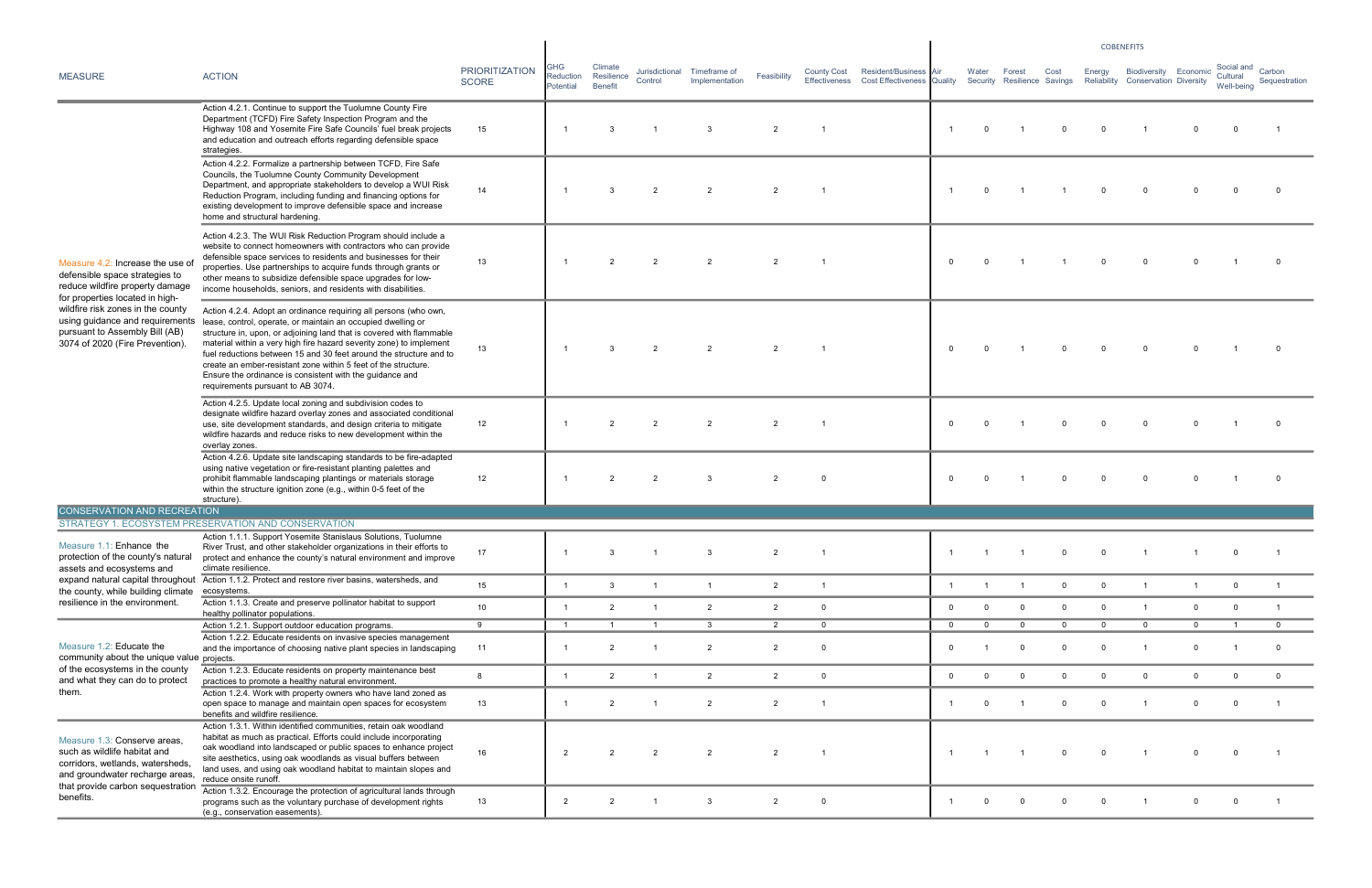| <b>MEASURE</b>                                                                               | <b>ACTION</b>                                                                                                                                                                                                                                                                                                                                                                       | <b>PRIORITIZATION</b><br><b>SCORE</b> | GHG<br>Reduction<br>Potential | Climate<br>Resilience<br><b>Benefit</b> | Jurisdictional<br>Control | Timeframe of<br>Implementation | Feasibility    | <b>County Cost</b> | Resident/Business Air<br>Effectiveness Cost Effectiveness Quality |                | Water    | Forest      | Cost        | Energy   | Biodiversity Economic<br>Security Resilience Savings Reliability Conservation Diversity |                | Social and<br>Cultural<br>Well-being | Carbon<br>Sequestration |
|----------------------------------------------------------------------------------------------|-------------------------------------------------------------------------------------------------------------------------------------------------------------------------------------------------------------------------------------------------------------------------------------------------------------------------------------------------------------------------------------|---------------------------------------|-------------------------------|-----------------------------------------|---------------------------|--------------------------------|----------------|--------------------|-------------------------------------------------------------------|----------------|----------|-------------|-------------|----------|-----------------------------------------------------------------------------------------|----------------|--------------------------------------|-------------------------|
| <b>STRATEGY 2. ECONOMIC RESILIENCE</b>                                                       |                                                                                                                                                                                                                                                                                                                                                                                     |                                       |                               |                                         |                           |                                |                |                    |                                                                   |                |          |             |             |          |                                                                                         |                |                                      |                         |
| Measure 2.1: Support residents<br>and businesses in preparing for                            | Action 2.1.1. Assess potential impacts and benefits to increased<br>tourism and visitation to the county driven by extreme heat impacts<br>in the Central Valley or other parts of California.                                                                                                                                                                                      | 11                                    |                               | $\overline{2}$                          | - 3                       | 2                              | 2              | $\overline{0}$     |                                                                   | $\Omega$       |          | $\Omega$    | $\Omega$    |          |                                                                                         |                |                                      | - 0                     |
| impacts on industries that may be<br>affected by climate change<br>including the tourism and | Action 2.1.2. Work with ski resorts and winter sport industry<br>representatives to assess climate-related impacts on their<br>industries and develop forward-thinking strategies to adapt to<br>decreases in snowpack and shorter winter seasons.                                                                                                                                  | 11                                    | $\overline{1}$                | $\mathcal{P}$                           |                           | 2                              | $\overline{2}$ |                    |                                                                   | $\Omega$       |          | $\Omega$    | $\Omega$    |          | $\Omega$                                                                                |                |                                      | $\Omega$                |
| recreation industries.                                                                       | Action 2.1.3. Develop a robust regional and local transit network<br>and expand existing transit services to support tourism and<br>recreation.                                                                                                                                                                                                                                     | 14                                    | 3                             |                                         | $\overline{1}$            | 2                              | 2              | $\overline{1}$     |                                                                   |                | $\Omega$ | $\Omega$    |             | $\Omega$ | $\Omega$                                                                                | $\overline{1}$ | $\overline{1}$                       | $\overline{0}$          |
| Measure 2.2: Establish new<br>recreation and tourism options                                 | Action 2.2.1. Partner with Sierra Business Council and work with<br>local business that are expected to be impacted by climate change<br>to identify applicable new business opportunities.                                                                                                                                                                                         | 12                                    |                               | $\overline{2}$                          | $\overline{2}$            | $\overline{2}$                 | $\overline{2}$ |                    |                                                                   | $\Omega$       |          | $\Omega$    | $\Omega$    |          | $\Omega$                                                                                |                |                                      | $\overline{0}$          |
| that are adaptive to climate<br>change.                                                      | Action 2.2.2. Provide job skills training to create new opportunities<br>for transferable skills for local workers currently working in<br>industries expected to be impacted by changes in climate.                                                                                                                                                                                | 12                                    |                               | 2                                       | $\overline{2}$            | 2                              | $\overline{2}$ |                    |                                                                   | $\Omega$       |          | $\Omega$    | $\Omega$    |          |                                                                                         |                |                                      | $\Omega$                |
| <b>STRATEGY 3. WASTE REDUCTION</b>                                                           |                                                                                                                                                                                                                                                                                                                                                                                     |                                       |                               |                                         |                           |                                |                |                    |                                                                   |                |          |             |             |          |                                                                                         |                |                                      |                         |
| Measure 3.1: Increase<br>construction and demolition<br>diversion rates.                     | Action 3.1.1. Adopt a construction and demolition waste recycling<br>ordinance that requires a 75 percent diversion rate by 2030.                                                                                                                                                                                                                                                   | q                                     | 2                             |                                         | 2                         | 2                              | 2              | $\overline{0}$     |                                                                   | $\Omega$       | $\Omega$ | $\Omega$    | $\Omega$    |          |                                                                                         |                | $\Omega$                             | - 0                     |
|                                                                                              | Action 3.2.1. In the 2021 Countywide Integrated Waste<br>Management Plan update, include measures to improve<br>infrastructure required for Senate Bill (SB) 1383 compliance by<br>2026. Evaluate actions to generate funding for these measures,<br>such as implementing a "pay-as-you-throw" disposal program.                                                                    | 11                                    | 2                             |                                         | 2                         | $\mathbf{3}$                   | 2              | $\overline{0}$     |                                                                   | $\Omega$       |          | $\Omega$    | $\Omega$    |          |                                                                                         |                |                                      | - 0                     |
| Measure 3.2: Reduce landfilled                                                               | Action 3.2.2. Create and implement countywide organic waste<br>diversion programs for residential and nonresidential land uses, as<br>feasible. Prioritize low-cost measures to decrease landfilled waste<br>such as waste prevention outreach and education programs,<br>organic waste capacity planning, and labeling and coloring disposal<br>containers.                        | 12                                    | $\mathcal{B}$                 |                                         | 2                         | 2                              | 2              |                    |                                                                   | $\Omega$       |          |             |             |          |                                                                                         |                |                                      |                         |
| waste.                                                                                       | Action 3.2.3. Conduct an audit of existing countywide recycling<br>programs for residential and nonresidential land uses and develop<br>and implement an improvement plan to increase recycling<br>diversion.                                                                                                                                                                       | 10                                    |                               |                                         | -3                        | 2                              | $\overline{2}$ |                    |                                                                   | $\Omega$       |          |             |             |          |                                                                                         |                |                                      |                         |
|                                                                                              | Action 3.2.4. Continue to offer a program for processing green<br>waste (i.e., brush and yard debris) in the county and increase<br>participation in the program through outreach and education efforts.                                                                                                                                                                            | 12                                    | $\overline{2}$                |                                         |                           |                                |                |                    |                                                                   | $\Omega$       |          |             |             |          |                                                                                         |                |                                      |                         |
|                                                                                              | Action 3.2.5 Explore the feasibility of expanding anaerobic<br>digestion capacity at existing wastewater treatment plants to allow<br>them to accept food waste.                                                                                                                                                                                                                    | $\overline{7}$                        | $\overline{2}$                |                                         | 2                         | $\overline{1}$                 | $\overline{1}$ | $\overline{0}$     |                                                                   | $\Omega$       |          | $\Omega$    |             |          |                                                                                         |                |                                      |                         |
| STRATEGY 4. WASTE MANAGEMENT                                                                 | Action 4.1.1. Discourage one-time use or disposable products at                                                                                                                                                                                                                                                                                                                     |                                       |                               |                                         |                           |                                |                |                    |                                                                   |                |          |             |             |          |                                                                                         |                |                                      |                         |
|                                                                                              | restaurants by encouraging reusable items.                                                                                                                                                                                                                                                                                                                                          | 10 <sup>1</sup>                       | $\mathbf{1}$                  |                                         |                           | $\mathbf{3}$                   | $\overline{2}$ | $\overline{1}$     |                                                                   | $\mathbf 0$    | $\Omega$ | $\Omega$    | $\Omega$    | $\Omega$ | $\Omega$                                                                                | $\Omega$       |                                      | $\Omega$                |
|                                                                                              | Action 4.1.2. Encourage local consumption whenever possible.                                                                                                                                                                                                                                                                                                                        | 11                                    | $\overline{1}$                | $\mathbf{1}$                            | $\overline{1}$            | $\mathbf{3}$                   | 2              | $\overline{1}$     |                                                                   | $\mathbf 0$    | $\Omega$ | $\mathbf 0$ | $\Omega$    | $\Omega$ | $\mathbf 0$                                                                             |                | $\overline{1}$                       | $\overline{0}$          |
| Measure 4.1: Promote<br>responsible consumption of<br>products and materials.                | Action 4.1.3. Develop and adopt an update to the County's<br>procurement policy to integrate sustainability more<br>comprehensively into the procurement process. Include<br>environmentally preferable purchasing policies, such as requiring<br>all contractors to use waste best management practices and only<br>purchasing native and drought-tolerant plants for landscaping. | 12                                    | 2                             | $\mathcal{P}$                           | $\mathbf{3}$              |                                | 2              | $\overline{0}$     |                                                                   | $\Omega$       |          | $\Omega$    |             |          |                                                                                         |                |                                      |                         |
|                                                                                              | Action 4.1.4. Implement on-site composting at all County facilities<br>and ensure that all facilities have adequate composting<br>infrastructure.                                                                                                                                                                                                                                   | 10                                    | 2                             |                                         | $\mathbf{3}$              | 2                              | 2              | $\overline{0}$     |                                                                   | $\overline{0}$ |          | $\Omega$    | $\Omega$    |          |                                                                                         |                | $\Omega$                             | $\overline{0}$          |
|                                                                                              | Action 4.1.5. Support recycling- and food recovery-based<br>businesses.                                                                                                                                                                                                                                                                                                             | 10                                    | $\overline{1}$                | $\overline{1}$                          | $\overline{1}$            | $3\overline{3}$                | $\overline{1}$ | $\overline{1}$     |                                                                   | $\overline{0}$ | $\Omega$ | $\Omega$    | $\mathbf 0$ | $\Omega$ | $\overline{0}$                                                                          |                |                                      | $\mathbf 0$             |

 $\mathbf{I}$ 

# **COBENEFITS**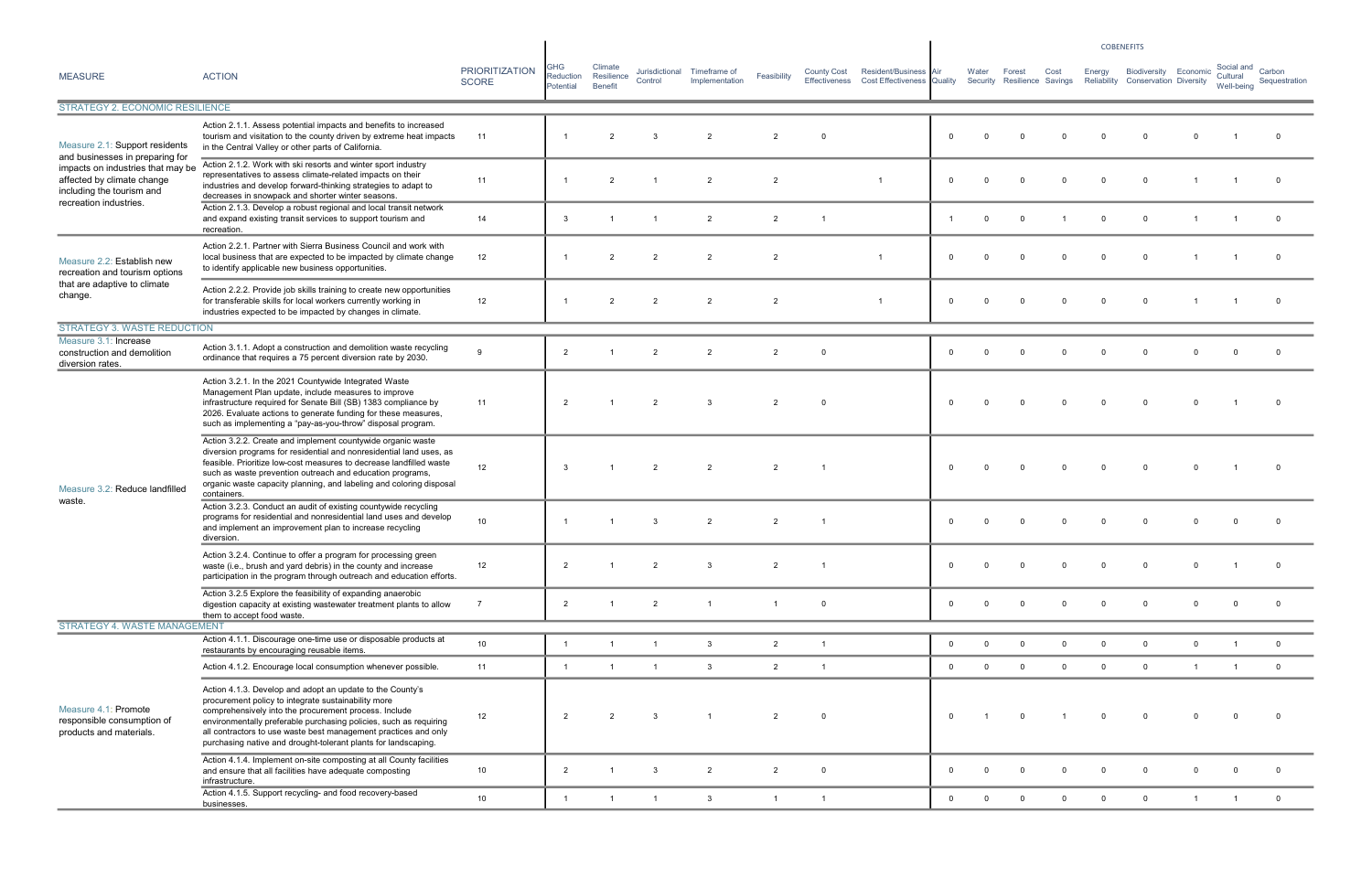| <b>MEASURE</b>                                                                                                                 | <b>ACTION</b>                                                                                                                                                                                                                                                                                                                                                                                 | <b>PRIORITIZATION</b><br><b>SCORE</b> | ЭHG<br>Reduction<br>Potential | Climate<br>Resilience<br><b>Benefit</b> | Jurisdictional<br>Control | Timeframe of<br>Implementation | Feasibility    | <b>County Cost</b>      | <b>Resident/Business</b><br>Effectiveness Cost Effectiveness Quality | Air            | Water       | Forest<br>Security Resilience Savings | Cost         | Energy      | Biodiversity Economic<br>Reliability Conservation Diversity |              | Social and Carbon<br>Cultural<br>Well-being | Sequestration  |
|--------------------------------------------------------------------------------------------------------------------------------|-----------------------------------------------------------------------------------------------------------------------------------------------------------------------------------------------------------------------------------------------------------------------------------------------------------------------------------------------------------------------------------------------|---------------------------------------|-------------------------------|-----------------------------------------|---------------------------|--------------------------------|----------------|-------------------------|----------------------------------------------------------------------|----------------|-------------|---------------------------------------|--------------|-------------|-------------------------------------------------------------|--------------|---------------------------------------------|----------------|
| <b>BUILDINGS</b>                                                                                                               |                                                                                                                                                                                                                                                                                                                                                                                               |                                       |                               |                                         |                           |                                |                |                         |                                                                      |                |             |                                       |              |             |                                                             |              |                                             |                |
|                                                                                                                                | STRATEGY 1. ENERGY-EFFICIENT AND RESILIENT NEW BUILDINGS<br>Action 1.1.1. Explore building "reach" codes that include energy<br>efficiency measures that go beyond State requirements for new<br>construction.                                                                                                                                                                                | 15                                    | $\overline{2}$                | $\overline{2}$                          | $\overline{2}$            | $\overline{2}$                 | 2              |                         | $\overline{1}$                                                       | $\overline{1}$ |             | $\Omega$                              |              |             |                                                             |              | $\Omega$                                    | $\Omega$       |
| Measure 1.1: Increase energy                                                                                                   | Action 1.1.2. Encourage the installation of ultra-low-flow water<br>fixtures in new development to reduce water consumption.                                                                                                                                                                                                                                                                  | 11                                    |                               |                                         |                           | 3                              | $\overline{2}$ |                         |                                                                      | $\mathbf 0$    |             | $\Omega$                              |              |             |                                                             |              | $\Omega$                                    |                |
|                                                                                                                                | efficiency and climate resiliency in $\frac{1.13}{\pi}$ Explore the feasibility of reducing wastewater using<br>dry composting toilets in new construction.                                                                                                                                                                                                                                   | 8                                     | $\overline{1}$                | $\overline{1}$                          | $\overline{1}$            | $\overline{2}$                 |                |                         | $\overline{0}$                                                       | $\mathbf 0$    |             | $\Omega$                              |              | $\Omega$    | $\Omega$                                                    | $\mathbf 0$  | $\Omega$                                    | $\mathbf 0$    |
|                                                                                                                                | Action 1.1.4. Use building materials that are storm-ready and<br>energy efficient.                                                                                                                                                                                                                                                                                                            | 10 <sup>1</sup>                       |                               | 2                                       |                           | 2                              |                |                         |                                                                      | $\mathbf{0}$   | $\Omega$    | $\Omega$                              |              | $\Omega$    | $\Omega$                                                    | $\Omega$     |                                             | $\Omega$       |
|                                                                                                                                | Action 1.1.5. Adopt heat island reduction design guidelines for new<br>construction.                                                                                                                                                                                                                                                                                                          | 12                                    | $\overline{1}$                | 2                                       | $\overline{2}$            | 2                              | 2              | $\overline{0}$          |                                                                      | $\overline{1}$ | $\Omega$    | $\Omega$                              |              | $\Omega$    | $\Omega$                                                    | $\mathbf{0}$ |                                             | $\Omega$       |
| Measure 1.2: Require all new<br>County-owned buildings and                                                                     | Action 1.2.1. Establish a policy to require new County buildings to<br>be constructed to meet a high energy efficiency standard such as<br>the California Green Building Standards Code (CalGREEN).                                                                                                                                                                                           | 16                                    | $\overline{2}$                |                                         | -3                        |                                | $\overline{2}$ |                         |                                                                      |                |             |                                       |              |             |                                                             |              |                                             |                |
| facilities to be energy efficient and<br>climate resilient.                                                                    | Action 1.2.2. Implement energy monitoring systems in all new<br>County-owned buildings and facilities to identify opportunities to<br>increase energy efficiency at the building/facility level.                                                                                                                                                                                              | 12                                    |                               |                                         | -3                        | $\overline{2}$                 | $\overline{2}$ |                         |                                                                      | - 1            | $\Omega$    | $\Omega$                              |              | $\Omega$    |                                                             |              | $\Omega$                                    | $\Omega$       |
|                                                                                                                                | STRATEGY 2. ENERGY-EFFICIENT AND RESILIENT EXISTING BUILDINGS                                                                                                                                                                                                                                                                                                                                 |                                       |                               |                                         |                           |                                |                |                         |                                                                      |                |             |                                       |              |             |                                                             |              |                                             |                |
|                                                                                                                                | Action 2.1.1. Partner with energy utility providers, building<br>contractors, and other stakeholders to implement an Energy-<br>Resilient Buildings Program modeled after a Regional Energy<br>Network program that focuses on energy efficiency retrofits,<br>improving climate-control (cooling), wildfire smoke and ventilation<br>systems, and energy independence in existing buildings. | 19                                    | $\mathbf{R}$                  |                                         |                           |                                | 2              |                         |                                                                      |                |             | $\Omega$                              |              |             |                                                             |              |                                             |                |
|                                                                                                                                | Action 2.1.2. Facilitate conversations with homeowners, landlords,<br>and tenants about energy conservation, energy efficiency best<br>practices, green infrastructure, and anticipated monetary savings<br>associated with retrofitting buildings.                                                                                                                                           | 15                                    | $\overline{2}$                |                                         |                           | $\mathbf{3}$                   | 2              |                         |                                                                      |                |             | $\Omega$                              |              |             | $\Omega$                                                    |              |                                             |                |
| Measure 2.1: Increase energy<br>efficiency and climate resiliency i<br>existing residential and<br>nonresidential buildings.   | Action 2.1.3. Prioritize low-income homeowners and renters as part<br>of the Energy-Resilient Buildings Program and provide information<br>and educational materials to residents focused on cost-effective<br>strategies to keep homes cool during extreme heat events (i.e.,<br>four or more consecutive days when the maximum temperature is<br>above $88.6$ °F).                          | 15                                    | -3                            | $\mathbf{R}$                            | $\overline{2}$            |                                |                |                         |                                                                      | $\Omega$       | $\Omega$    | $\Omega$                              |              |             |                                                             |              |                                             | $\Omega$       |
|                                                                                                                                | Action 2.1.4. Encourage local businesses and commercial building<br>owners to participate in energy benchmarking.                                                                                                                                                                                                                                                                             | 10 <sup>1</sup>                       |                               |                                         |                           | $\mathbf{3}$                   | $\overline{2}$ |                         |                                                                      | $\Omega$       | $\Omega$    | $\Omega$                              |              |             |                                                             |              |                                             |                |
|                                                                                                                                | Action 2.1.5. Reduce permit fees and streamline permitting<br>requirements for energy efficiency- and renewable energy-related<br>building renovations.                                                                                                                                                                                                                                       | 14                                    | $\overline{2}$                | $\overline{2}$                          | $\overline{2}$            |                                |                |                         |                                                                      |                | $\Omega$    | $\Omega$                              |              |             |                                                             |              | $\Omega$                                    |                |
|                                                                                                                                | Action 2.1.6. Develop a streamlined development review process,<br>including discretionary review projects, for energy-independent<br>homes and promote rebates and incentives for installing residential<br>energy storage technologies.                                                                                                                                                     | 14                                    | 2                             | $\mathcal{P}$                           | 2                         | $\mathcal{P}$                  | $\mathcal{P}$  |                         | $\overline{1}$                                                       | $\Omega$       |             | $\Omega$                              |              |             |                                                             |              |                                             |                |
|                                                                                                                                | Action 2.1.7. Encourage the installation of cool roofs and/or green<br>roofs on existing buildings.                                                                                                                                                                                                                                                                                           | 11                                    | $\overline{1}$                | 2                                       | $\overline{1}$            | $\overline{\mathbf{3}}$        |                |                         | $\overline{0}$                                                       | $\mathbf 0$    |             | $\mathbf 0$                           | $\mathbf 0$  | $\mathbf 0$ | $\mathbf 0$                                                 | $\mathbf 0$  | $\overline{1}$                              | $\overline{1}$ |
|                                                                                                                                | Action 2.2.1. Conduct detailed assessments and develop retrofit<br>plans specific to each existing County-owned building based on the<br>age, type, energy consumed, and climate-related risks. Prioritize<br>buildings and facilities with the highest energy use per area.                                                                                                                  | 15                                    | 2                             | $\mathcal{P}$                           | $\mathbf{3}$              | 2                              | 2              |                         |                                                                      |                | $\Omega$    | $\Omega$                              |              |             |                                                             |              | - 0                                         |                |
| Measure 2.2: Require all existing<br>County-owned buildings and<br>facilities to be energy efficient and<br>climate resilient. | Action 2.2.2. Install energy monitoring systems in all existing<br>County-owned buildings and facilities to identify opportunities to<br>increase energy efficiency at the building/facility level.                                                                                                                                                                                           | 13                                    | 2                             |                                         | -3                        | 2                              | 2              |                         |                                                                      |                | $\Omega$    | $\Omega$                              |              | $\Omega$    |                                                             |              | $\Omega$                                    | $\Omega$       |
|                                                                                                                                | Action 2.2.3. Retrofit streetlights and outdoor lighting with energy-<br>efficient lights.                                                                                                                                                                                                                                                                                                    | 11                                    |                               | $\overline{1}$                          | -3                        | $\overline{2}$                 | $\overline{2}$ | $\overline{1}$          |                                                                      | $\mathbf 0$    | $\mathbf 0$ | $\mathbf{0}$                          | $\mathbf{1}$ | $\mathbf 0$ | $\mathbf 0$                                                 | $\mathbf 0$  | $\overline{0}$                              | $\mathbf 0$    |
|                                                                                                                                | Action 2.2.4. Upgrade all plumbing fixtures and irrigation systems at<br>County-owned facilities to be water-efficient (e.g., low-flow, ultra-low-<br>flow).                                                                                                                                                                                                                                  | 12                                    |                               | 2                                       | - 3                       | 2                              | 2              | $\overline{\mathbf{0}}$ |                                                                      | $\mathbf 0$    |             | $\mathbf 0$                           |              | $\Omega$    |                                                             |              | $\Omega$                                    | $\Omega$       |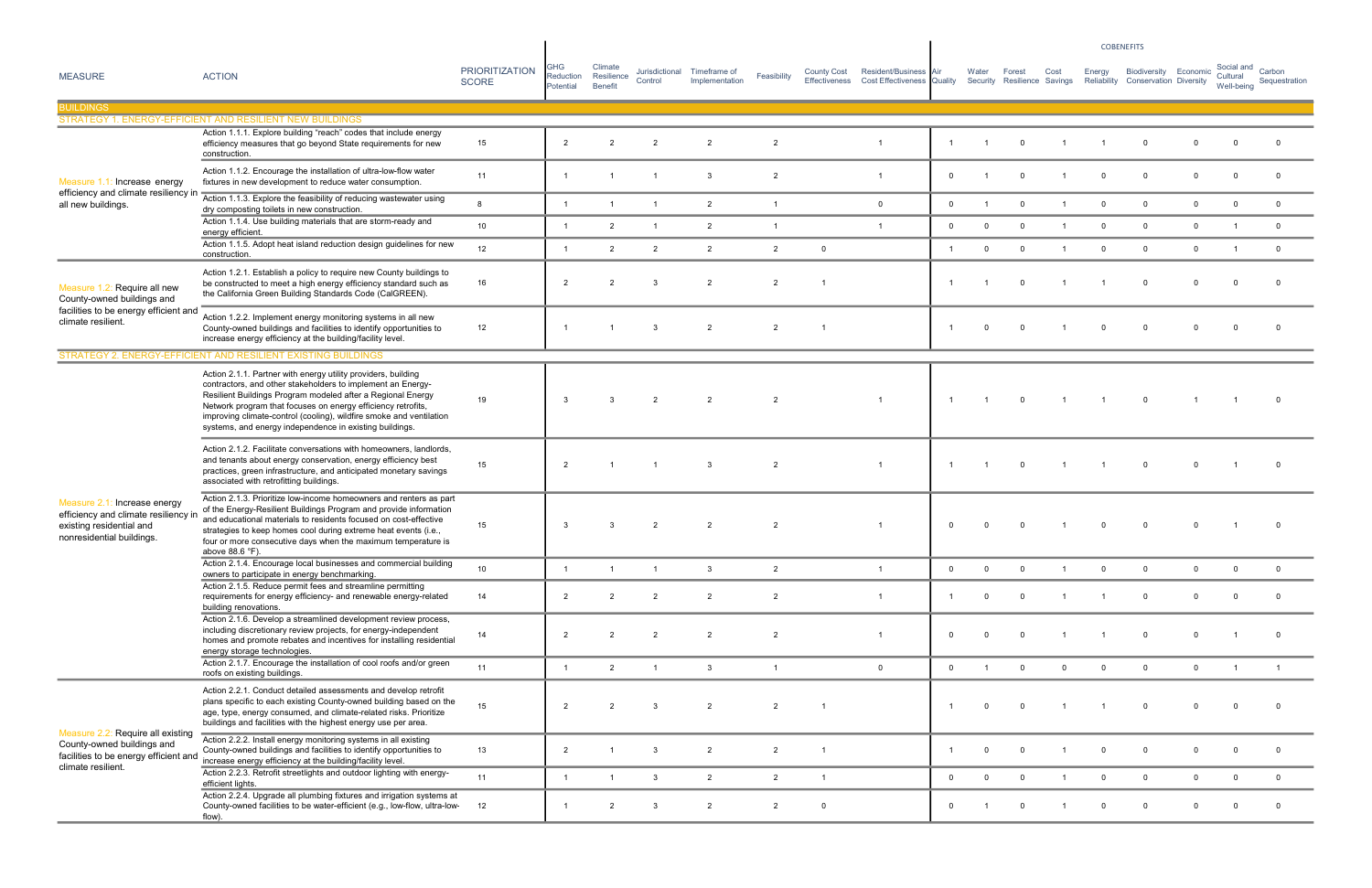| <b>MEASURE</b>                                                                                                                                                                                                                                    | <b>ACTION</b>                                                                                                                                                                                                                                                                                                                                                                                                                                            | <b>PRIORITIZATION</b><br><b>SCORE</b> | <b>GHG</b><br>Reduction<br><b>Potential</b> | Climate<br>Resilience<br><b>Benefit</b> | Jurisdictional<br>Control | Timeframe of<br>Implementation | Feasibility    | <b>County Cost</b> | Resident/Business Air<br>Effectiveness Cost Effectiveness Quality |          | Water    | Forest   | Cost     | Energy         | Biodiversity Economic<br>Security Resilience Savings Reliability Conservation Diversity |             | Social and Carbon<br>Cultural<br>Well-being | Sequestration  |
|---------------------------------------------------------------------------------------------------------------------------------------------------------------------------------------------------------------------------------------------------|----------------------------------------------------------------------------------------------------------------------------------------------------------------------------------------------------------------------------------------------------------------------------------------------------------------------------------------------------------------------------------------------------------------------------------------------------------|---------------------------------------|---------------------------------------------|-----------------------------------------|---------------------------|--------------------------------|----------------|--------------------|-------------------------------------------------------------------|----------|----------|----------|----------|----------------|-----------------------------------------------------------------------------------------|-------------|---------------------------------------------|----------------|
| <b>STRATEGY 3. ENERGY RELIABILITY AND SECURITY</b>                                                                                                                                                                                                |                                                                                                                                                                                                                                                                                                                                                                                                                                                          |                                       |                                             |                                         |                           |                                |                |                    |                                                                   |          |          |          |          |                |                                                                                         |             |                                             |                |
|                                                                                                                                                                                                                                                   | Action 3.1.1. Ensure critical facilities have onsite backup power with<br>priority given to facilities in areas vulnerable to climate hazards and<br>those that service vulnerable populations. Install clean backup<br>power sources at critical facilities where feasible.                                                                                                                                                                             | 12                                    | $\overline{1}$                              | $\mathcal{S}$                           | $\overline{2}$            |                                | 2              | $\Omega$           |                                                                   | $\Omega$ |          |          |          |                | $\Omega$                                                                                | $\Omega$    |                                             | $\Omega$       |
| Measure 3.1: Increase energy<br>reliability and security to buildings                                                                                                                                                                             | Action 3.1.2. Consider diversified types of energy generators as<br>well as battery storage systems for increased resiliency to existing<br>and future backup power systems.                                                                                                                                                                                                                                                                             | 11                                    | $\overline{1}$                              | 3                                       | $\overline{1}$            | $\mathbf{3}$                   | $\overline{1}$ | $\Omega$           |                                                                   | $\Omega$ |          |          | $\Omega$ |                | $\Omega$                                                                                | $\Omega$    | $\overline{1}$                              | $\Omega$       |
| and assets that delivery critical<br>services throughout the county.                                                                                                                                                                              | Action 3.1.3. Prepare and equip residents and building owners for<br>what to do during a blackout in both hot and cold temperature<br>extremes.                                                                                                                                                                                                                                                                                                          | 11                                    | $\overline{1}$                              | 3                                       | $\overline{2}$            | 2                              | $\overline{2}$ | $\Omega$           |                                                                   | $\Omega$ | $\Omega$ |          |          | $\Omega$       | $\Omega$                                                                                | $\Omega$    |                                             | $\Omega$       |
|                                                                                                                                                                                                                                                   | Action 3.1.4. Establish onsite backup power in all County-owned<br>buildings. Use clean backup power where feasible.                                                                                                                                                                                                                                                                                                                                     | 12                                    | $\overline{1}$                              | $2^{\circ}$                             | 3                         | 2                              | 2              | $\Omega$           |                                                                   | $\Omega$ | $\Omega$ | $\Omega$ | $\Omega$ | $\overline{1}$ | $\overline{0}$                                                                          | $\mathbf 0$ | $\overline{1}$                              | $\overline{0}$ |
|                                                                                                                                                                                                                                                   | Action 3.1.5. Promote incentives and outreach materials on County<br>websites for battery storage or other clean backup power<br>technologies.                                                                                                                                                                                                                                                                                                           | 13                                    | $\overline{1}$                              | 2                                       | 2                         | 2                              | 2              |                    |                                                                   | $\Omega$ | $\Omega$ | $\Omega$ |          |                | $\Omega$                                                                                | $\Omega$    |                                             | $\Omega$       |
| <b>INFRASTRUCTURE</b>                                                                                                                                                                                                                             |                                                                                                                                                                                                                                                                                                                                                                                                                                                          |                                       |                                             |                                         |                           |                                |                |                    |                                                                   |          |          |          |          |                |                                                                                         |             |                                             |                |
| STRATEGY 1. RESILIENT ROADWAY NETWORK                                                                                                                                                                                                             |                                                                                                                                                                                                                                                                                                                                                                                                                                                          |                                       |                                             |                                         |                           |                                |                |                    |                                                                   |          |          |          |          |                |                                                                                         |             |                                             |                |
|                                                                                                                                                                                                                                                   | Action 1.1.1. Conduct climate-informed hydraulic modeling to<br>identify changes in precipitation patters and the future intensity of<br>large storm events in the county. Using the climate-informed<br>modeling results, update the County's stormwater management<br>design criteria for new development projects to manage small<br>storm events, as well as large storm events.                                                                     | 11                                    | $\overline{1}$                              | $\mathfrak{p}$                          | $\mathbf{3}$              | $\mathcal{P}$                  |                | $\Omega$           |                                                                   |          |          |          |          |                |                                                                                         |             |                                             |                |
| Measure 1.1: Incorporate climate<br>projections and considerations<br>into future County infrastructure<br>projects as part of the capital<br>improvement projects process<br>and update infrastructure design<br>standards to incorporate future | Action 1.1.2. Use the Residential Areas Emergency Access<br>Improvements document included in Tuolumne County<br>Transportation Council's (TCTC's) Regional Transportation Plan to<br>prioritize roadway improvement projects for large residential areas<br>with poor ingress and egress options during evacuation scenarios.<br>Prioritize conducting outreach to residents in these areas regarding<br>evacuation scenario information and resources. | 11                                    | $\overline{1}$                              | $\mathcal{P}$                           | $\mathbf{3}$              | $\mathcal{P}$                  | 2              | $\Omega$           |                                                                   | $\Omega$ |          |          |          |                |                                                                                         |             |                                             |                |
| climate variables including<br>extreme heat thresholds and<br>changes in rainfall and large<br>storm events (e.g., 100-year and<br>500-year storm events).                                                                                        | Action 1.1.3. Work with TCTC to update the County's General Plan<br>Safety Element to fully assess evacuation route capacity consistent<br>with the requirements of Senate Bill (SB) 99 of 2021 (Community<br>Energy Resilience Act) and Assembly Bill (AB) 747 of 2019.                                                                                                                                                                                 | 12                                    | $\overline{1}$                              |                                         | ર                         |                                | $\mathcal{P}$  | $\Omega$           |                                                                   |          |          |          |          |                |                                                                                         | $\Omega$    |                                             | $\Omega$       |
|                                                                                                                                                                                                                                                   | Action 1.1.4. Prioritize high-risk assets for maintenance, upgrades,<br>and restoration. Integrate design adjustments and changes to<br>operational or maintenance procedures where needed to improve<br>resilience of the infrastructure to climate risks.                                                                                                                                                                                              | 12                                    | $\overline{\mathbf{1}}$                     | 2                                       | $\overline{2}$            | 2                              | 2              |                    |                                                                   | $\Omega$ |          |          |          | $\Omega$       | $\Omega$                                                                                | $\Omega$    |                                             | $\Omega$       |
|                                                                                                                                                                                                                                                   | Action 1.1.5. Embed climate resilience considerations into<br>requirements and specifications for infrastructure in procurement<br>processes.                                                                                                                                                                                                                                                                                                            | 14                                    | $\overline{1}$                              | 3                                       | 3                         | 2                              | 2              | $\overline{1}$     |                                                                   | $\Omega$ |          |          |          |                | $\Omega$                                                                                | $\Omega$    |                                             | $\Omega$       |

 $\overline{1}$ 

# **COBENEFITS**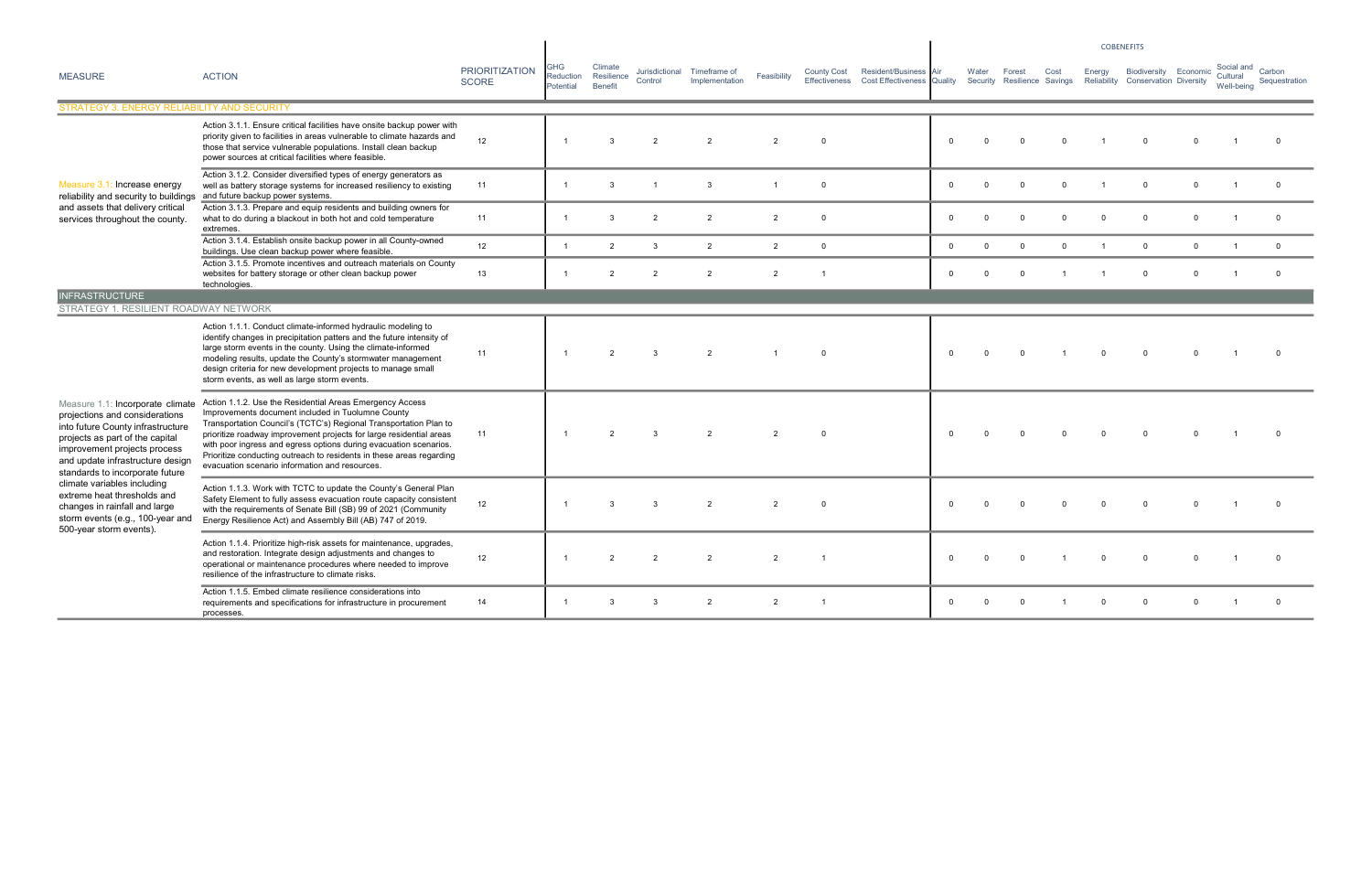| <b>MEASURE</b>                                                                             | <b>ACTION</b>                                                                                                                                                                                                                                                                                                           | <b>PRIORITIZATION</b><br><b>SCORE</b> | ЭHG<br>Reduction<br>Potential | Climate<br>Resilience<br><b>Benefit</b> | Jurisdictional<br>Control | Timeframe of<br>Implementation | Feasibilitv    | County Cost    | Resident/Business Air<br>Effectiveness Cost Effectiveness Quality |              | Water          | Forest         | Cost           | Energy         | Biodiversity Economic<br>Security Resilience Savings Reliability Conservation Diversity |                | Social and<br>Cultural<br>Well-being | Carbon<br>Sequestration |
|--------------------------------------------------------------------------------------------|-------------------------------------------------------------------------------------------------------------------------------------------------------------------------------------------------------------------------------------------------------------------------------------------------------------------------|---------------------------------------|-------------------------------|-----------------------------------------|---------------------------|--------------------------------|----------------|----------------|-------------------------------------------------------------------|--------------|----------------|----------------|----------------|----------------|-----------------------------------------------------------------------------------------|----------------|--------------------------------------|-------------------------|
| STRATEGY 2. RESILIENT TRANSIT SYSTEM                                                       |                                                                                                                                                                                                                                                                                                                         |                                       |                               |                                         |                           |                                |                |                |                                                                   |              |                |                |                |                |                                                                                         |                |                                      |                         |
|                                                                                            | Action 2.1.1. Encourage the Tuolumne County Transit Agency<br>(TCTA) to implement and periodically update the Transit<br>Development Plan for Tuolumne County Transit and be consistent<br>with the Regional Transportation Plan.                                                                                       | 14                                    | 2                             | $\mathcal{P}$                           |                           | 3                              | 2              |                |                                                                   |              |                | $\Omega$       |                |                |                                                                                         |                |                                      |                         |
|                                                                                            | Action 2.1.2. Provide transit shelters that are comfortable,<br>attractive, and accommodate transit riders. Ensure that shelters<br>provide shade, protection from winter weather, route information,<br>and benches.                                                                                                   | 12                                    | 2                             | $\mathcal{P}$                           |                           | 2                              |                | $\Omega$       |                                                                   |              |                | $\Omega$       |                |                |                                                                                         |                |                                      | - 0                     |
| Measure 2.1: Improve transit                                                               | Action 2.1.3. Support Tuolumne County Transit (TCT) in its efforts<br>to plan to provide fixed route services on the weekend.                                                                                                                                                                                           | 13                                    | 2                             |                                         |                           | $\mathbf{3}$                   | $\mathcal{P}$  | $\overline{1}$ |                                                                   |              |                | $\Omega$       |                |                |                                                                                         |                |                                      | - 0                     |
| facilities to increase transit<br>ridership.                                               | Action 2.1.4. Maintain partnerships among regional transportation<br>agencies and surrounding jurisdictions to improve transit services,<br>such as by developing an inter-city bus route that links the county<br>to Amtrak and Altamount Corridor Express services at the Modesto<br>Transit Center.                  | 13                                    | $\overline{2}$                |                                         | $\overline{2}$            | $\mathbf{3}$                   |                |                |                                                                   |              |                | $\Omega$       |                |                |                                                                                         |                |                                      |                         |
|                                                                                            | Action 2.1.5. Partner with transit agencies to expand and increase<br>the capacity of seasonal transit services such as the Yosemite<br>Area Regional Transportation System and Dodge Ridge Ski Bus.                                                                                                                    | 12                                    | 2                             |                                         | $\overline{2}$            | 2                              | $\mathcal{P}$  | $\Omega$       |                                                                   |              |                |                |                |                |                                                                                         |                |                                      | - 0                     |
|                                                                                            | Action 2.1.6. Increase awareness of transit options by improving<br>access to transit information and implementing targeted public<br>outreach efforts.                                                                                                                                                                 | 14                                    | $\overline{2}$                |                                         | $\overline{2}$            | -3                             | 2              | $\overline{1}$ |                                                                   |              | $\Omega$       | $\Omega$       |                |                |                                                                                         |                |                                      | - 0                     |
| Measure 2.2: Work with TCT to<br>convert its transit fleet to electric<br>fueled vehicles. | Action 2.2.1. Support TCT to transition its vehicle fleet to EVs and<br>alternatively fueled vehicles and install associated EV charging and<br>vehicles (EVs) and/or alternatively alternative fueling infrastructure, in compliance with the California<br>Air Resources Board's Innovative Clean Transit Regulation. | 11                                    |                               |                                         |                           | $\mathbf{3}$                   |                | $\overline{1}$ |                                                                   |              |                | $\Omega$       |                |                |                                                                                         |                |                                      | - 0                     |
| Measure 2.3: Increase the use of                                                           | Action 2.3.1. Expand TCTA's Dial-a-Ride services on weekdays to<br>serve members of the public. Increase awareness and use of these<br>services through improved outreach and education programs.                                                                                                                       | 11                                    | 2                             | $\mathcal{P}$                           | $\overline{2}$            | 2                              | $\mathcal{P}$  | $\Omega$       |                                                                   | $\Omega$     |                | $\Omega$       |                |                |                                                                                         |                |                                      | - 0                     |
| on-demand and vehicle-sharing<br>services.                                                 | Action 2.3.2. Identify and implement innovative on-demand ride-<br>and car-sharing programs and services applicable to rural<br>communities. Prioritize partnerships with companies that provide<br>these services that use EVs as much as possible.                                                                    | 11                                    | $\overline{2}$                | $\mathcal{P}$                           | 2                         | 2                              | $\overline{1}$ | $\overline{0}$ |                                                                   | -1           |                | $\Omega$       | $\Omega$       |                |                                                                                         | $\Omega$       |                                      | $\Omega$                |
|                                                                                            | STRATEGY 3. LOW-EMISSION AND ELECTRIC VEHICLE SUPPORT                                                                                                                                                                                                                                                                   |                                       |                               |                                         |                           |                                |                |                |                                                                   |              |                |                |                |                |                                                                                         |                |                                      |                         |
|                                                                                            | Action 3.1.1. Install EV charging stations and alternative fuel<br>stations throughout the County for public use. Prioritize installations<br>in parking lots and other applicable locations (e.g., parks) owned or<br>managed by the County.                                                                           | 13                                    |                               |                                         |                           |                                |                |                |                                                                   |              |                |                |                |                |                                                                                         |                |                                      |                         |
|                                                                                            | Action 3.1.2. Adopt an electric vehicle charging station ordinance<br>that establishes minimum EV charging standards for all new multi-<br>family and nonresidential development.                                                                                                                                       | 11                                    | 2                             | $\overline{1}$                          | $\overline{2}$            | $\overline{2}$                 | 2              | $\overline{0}$ |                                                                   | $\mathbf{1}$ | $\overline{0}$ | $\overline{0}$ | $\overline{0}$ | $\overline{0}$ | $\mathbf 0$                                                                             | $\mathbf{0}$   | $\overline{1}$                       | $\overline{0}$          |
| Measure 3.1: Support and                                                                   | Action 3.1.3. Encourage existing local institutions and<br>commercial/retail business owners to install EV charging stations<br>for public use.                                                                                                                                                                         | 12                                    | 2                             | $\overline{1}$                          | $\overline{1}$            | 3 <sup>1</sup>                 | 2              | $\overline{1}$ |                                                                   | $\mathbf{1}$ | $\overline{0}$ | $\overline{0}$ | $\overline{0}$ | $\overline{0}$ | $\overline{0}$                                                                          | $\mathbf{0}$   | $\overline{1}$                       | $\overline{0}$          |
| encourage the adoption of low-<br>emission vehicles and EVs.                               | Action 3.1.4. Encourage utilities to install EV charging stations and<br>alternative fueling stations on major transportation corridors<br>throughout the county.                                                                                                                                                       | 12                                    | $\overline{2}$                | $\overline{1}$                          | $\overline{1}$            | $\mathbf{3}$                   | $\overline{2}$ | $\overline{1}$ |                                                                   | $\mathbf{1}$ | $\mathbf{0}$   | $\mathbf 0$    | $\mathbf 0$    | $\Omega$       | $\overline{0}$                                                                          | $\Omega$       | $\overline{1}$                       | $\overline{0}$          |
|                                                                                            | Action 3.1.5. Offer preferred parking for low-emission vehicles and<br>EVs in new nonresidential development.<br>Action 3.1.6. Develop a public outreach campaign and give                                                                                                                                              | 11                                    | $\overline{2}$                | $\overline{1}$                          | $\overline{2}$            | $\overline{2}$                 | $\overline{2}$ |                |                                                                   | $\mathbf{1}$ | $\mathbf{0}$   | $\mathbf 0$    | $\mathbf 0$    | $\mathbf 0$    | $\overline{0}$                                                                          | $\overline{0}$ | $\overline{1}$                       | $\overline{0}$          |
|                                                                                            | residents opportunities to drive EVs.                                                                                                                                                                                                                                                                                   | 11                                    | $\overline{2}$                | $\overline{1}$                          | $\overline{2}$            | 2                              | $2^{\circ}$    | $\overline{0}$ |                                                                   | $\mathbf{1}$ | $\mathbf 0$    | $\mathbf 0$    | $\overline{0}$ | $\overline{0}$ | $\overline{0}$                                                                          | $\overline{0}$ | $\overline{1}$                       | $\overline{0}$          |
|                                                                                            | Action 3.1.7. Work with TCTA to conduct further analysis on the<br>areas identified in the Central Sierra Zero-Emission Vehicle<br>Readiness Plan for potential locations for EV charging stations.                                                                                                                     | 9                                     | $\overline{1}$                | $\overline{1}$                          | $\overline{2}$            | $\overline{1}$                 | $\overline{2}$ | $\overline{0}$ |                                                                   | $\mathbf 1$  | $\Omega$       | $\mathbf 0$    | $\mathbf{0}$   | $\overline{0}$ | $\overline{0}$                                                                          | $\Omega$       | $\overline{1}$                       | $\overline{0}$          |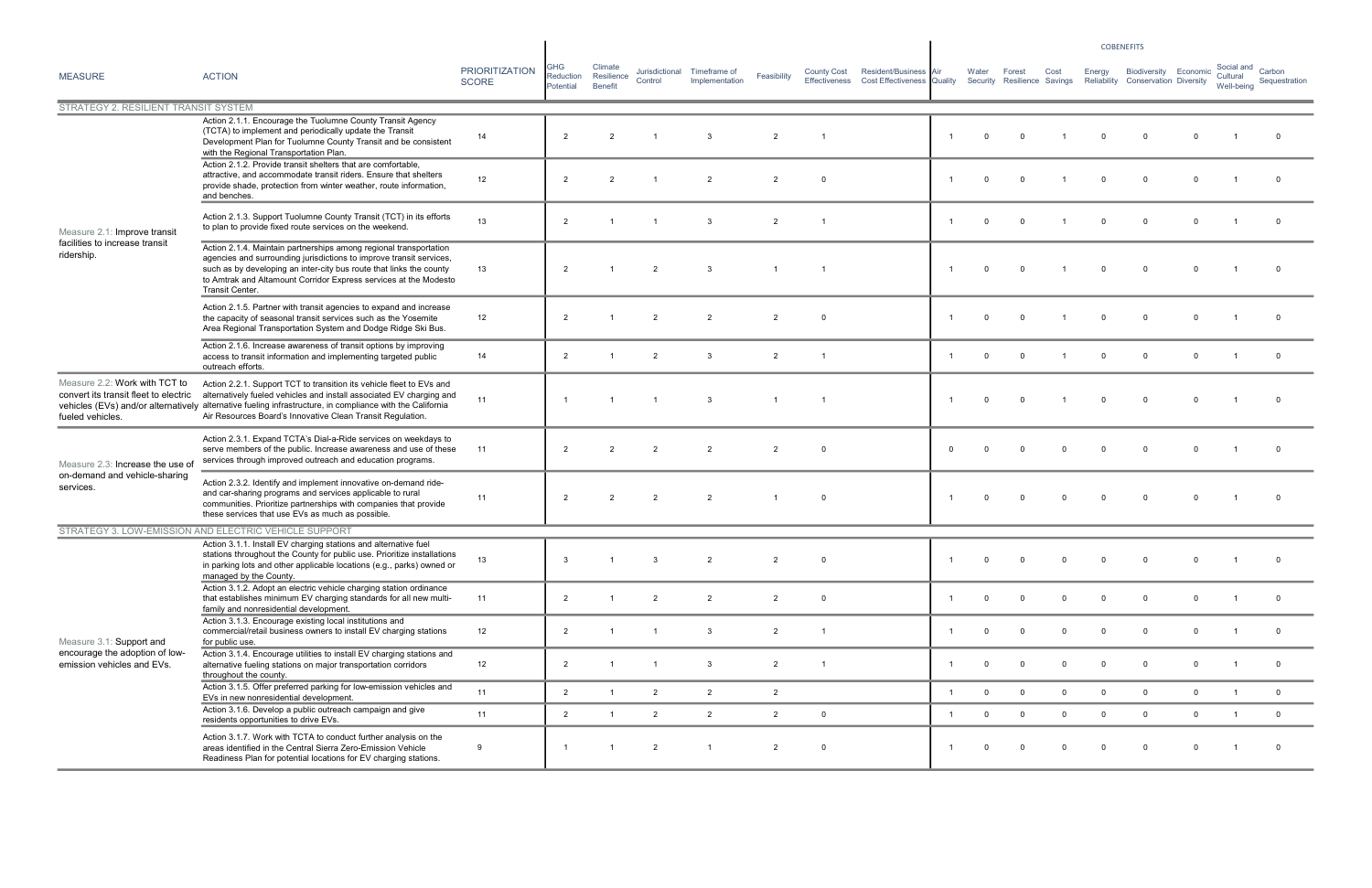| <b>MEASURE</b>                                               | <b>ACTION</b>                                                                                                                                                                                                                                                                                                                                                         | <b>PRIORITIZATION</b><br><b>SCORE</b> | <b>GHG</b><br>Reduction<br>Potential | Climate<br>Resilience<br><b>Benefit</b> | Jurisdictional<br>Control | Timeframe of<br>Implementation | Feasibility    | <b>County Cost</b> | Resident/Business Air<br>Effectiveness Cost Effectiveness Quality |                         | Water    | Forest   | Cost        | Energy   | Biodiversity Economic<br>Security Resilience Savings Reliability Conservation Diversity |             | Social and<br>Cultural<br>Well-being | Carbon<br>Sequestration |
|--------------------------------------------------------------|-----------------------------------------------------------------------------------------------------------------------------------------------------------------------------------------------------------------------------------------------------------------------------------------------------------------------------------------------------------------------|---------------------------------------|--------------------------------------|-----------------------------------------|---------------------------|--------------------------------|----------------|--------------------|-------------------------------------------------------------------|-------------------------|----------|----------|-------------|----------|-----------------------------------------------------------------------------------------|-------------|--------------------------------------|-------------------------|
| STRATEGY 4. RESILIENT AND CLEAN ELECTRICAL GRID              |                                                                                                                                                                                                                                                                                                                                                                       |                                       |                                      |                                         |                           |                                |                |                    |                                                                   |                         |          |          |             |          |                                                                                         |             |                                      |                         |
|                                                              | Action 4.1.1. Where feasible, develop renewable energy generation<br>capacity at County-owned buildings and facilities.                                                                                                                                                                                                                                               | 15                                    | $\overline{2}$                       | 2                                       | -3                        |                                | $\overline{2}$ | $\overline{1}$     |                                                                   |                         | $\Omega$ | $\Omega$ |             |          | $\Omega$                                                                                |             | $\mathbf 0$                          | $\overline{\mathbf{0}}$ |
|                                                              | Action 4.1.2. Encourage development of alternative energy-<br>producing facilities that conserve the county's natural resources<br>such as rooftop solar and wind turbines.                                                                                                                                                                                           | 16                                    | $\mathbf{3}$                         | 3                                       | $\overline{1}$            | 2                              | 2              | $\overline{1}$     |                                                                   |                         | $\Omega$ | $\Omega$ |             |          | $\mathbf{0}$                                                                            |             | $\Omega$                             | $\Omega$                |
| Measure 4.1: Transition to 100<br>percent clean electricity. | Action 4.1.3. Adopt a community solar program to help realize<br>economies of scale and help residents without appropriate rooftop<br>space to participate in green energy generation.                                                                                                                                                                                | 17                                    | 3                                    | 3                                       | $\overline{2}$            | $\overline{2}$                 | $\overline{2}$ | $\overline{0}$     |                                                                   |                         |          | $\Omega$ |             |          | $\mathbf{0}$                                                                            |             |                                      | $\overline{0}$          |
|                                                              | Action 4.1.4. Encourage energy development and transmission<br>systems planning that prioritizes climate resilience, efficiency, and<br>local benefit.                                                                                                                                                                                                                | 15                                    | $\overline{2}$                       | 3                                       | $\overline{1}$            | -3                             | 2              | $\overline{1}$     |                                                                   |                         |          | $\Omega$ | $\Omega$    |          |                                                                                         | $\Omega$    |                                      | $\overline{\mathbf{0}}$ |
|                                                              | Action 4.1.5. Provide incentives for clean energy infrastructure and<br>community-based energy projects, prioritizing local renewable<br>energy production.                                                                                                                                                                                                           | 17                                    | $\mathbf{3}$                         | 3                                       | $\overline{2}$            | 2                              | $\overline{2}$ | $\overline{0}$     |                                                                   | -1                      | $\Omega$ | $\Omega$ |             |          | $\Omega$                                                                                |             |                                      | - 0                     |
|                                                              | Action 4.2.1. Encourage installation of battery storage in<br>conjunction with renewable energy generation projects through<br>engagement campaigns and partner agency incentives.                                                                                                                                                                                    | 16                                    | $\overline{2}$                       | $\mathbf{3}$                            |                           | $\mathbf{3}$                   |                |                    |                                                                   |                         |          | $\Omega$ |             |          |                                                                                         |             |                                      | $\overline{0}$          |
| Measure 4.2: Reduce electricity<br>grid demand through load  | Action 4.2.2. Assess the feasibility and cost effectiveness of<br>microgrid technologies to increase energy independence for County<br>operations, businesses, and residents during Public Safety Power<br>Shutoff events.                                                                                                                                            | 15                                    | 2                                    | $\mathcal{R}$                           | $\mathbf{3}$              | 2                              | 2              | $\overline{0}$     |                                                                   |                         |          |          |             |          |                                                                                         |             |                                      | $\Omega$                |
| reduction strategies.                                        | Action 4.2.3. Encourage the adoption of smart grid and other peak<br>load reduction technologies, such as building energy management<br>systems and smart appliances, within new and existing buildings.                                                                                                                                                              | 13                                    | $\overline{2}$                       | 2                                       |                           | 3                              | $\overline{2}$ | $\overline{1}$     |                                                                   | $\overline{0}$          |          | $\Omega$ |             |          |                                                                                         | $\Omega$    | $\Omega$                             | $\overline{\mathbf{0}}$ |
|                                                              | Action 4.2.4. Develop microgrids at emergency facilities throughout<br>the county.                                                                                                                                                                                                                                                                                    | 14                                    | $\overline{2}$                       | $\mathbf{3}$                            | 2                         |                                | $\overline{2}$ | $\overline{0}$     |                                                                   | $\mathbf{1}$            | $\Omega$ | $\Omega$ | $\mathbf 1$ | -1       | $\overline{0}$                                                                          | $\mathbf 0$ | $\overline{1}$                       | $\overline{0}$          |
|                                                              | Action 4.2.5. Work with Pacific Gas & Electric Company to enhance<br>the reliability of the electrical grid.                                                                                                                                                                                                                                                          | 14                                    | $\overline{1}$                       | 3                                       | $\overline{2}$            | 2                              | $\overline{2}$ | $\overline{1}$     |                                                                   | $\mathbf 0$             | $\Omega$ | $\Omega$ | $\Omega$    |          | $\overline{0}$                                                                          |             |                                      | $\overline{0}$          |
| STRATEGY 5. WATER CONSERVATION AND EFFICIENCY                |                                                                                                                                                                                                                                                                                                                                                                       |                                       |                                      |                                         |                           |                                |                |                    |                                                                   |                         |          |          |             |          |                                                                                         |             |                                      |                         |
|                                                              | Action 5.1.1. Implement the Tuolumne County Landscaping<br>Requirements, Chapter 15.28 of the Tuolumne County Ordinance<br>Code, which provides for the use of drought-tolerant landscaping<br>plants and materials to conserve water, the use of water conserving<br>irrigation systems for landscaping, and the use of reclaimed or<br>reused water for irrigation. | 12                                    | - 1                                  | $\mathbf{3}$                            | $\cdot$ 3                 | $\overline{2}$                 | 2              | $\overline{0}$     |                                                                   | $\Omega$                |          |          |             |          |                                                                                         |             |                                      |                         |
|                                                              | Action 5.1.2. Work with Tuolumne Utility District (TUD), Groveland<br>Community Services District (GCSD), and other agencies in<br>establishing conservation standards and promoting conservation<br>practices to reduce demand for water.                                                                                                                            | 11                                    |                                      | 2                                       |                           |                                |                | $\Omega$           |                                                                   | $\Omega$                |          |          |             |          |                                                                                         |             |                                      |                         |
| Measure 5.1: Reduce water<br>consumption.                    | Action 5.1.3. Support TUD and GCSD in implementing current and<br>planned Demand Management Measures (DMMs) outlined in the<br>TUD 2020 Urban Water Management Plan and GCSD 2015 Urban<br>Water Management Plan. Assist in enforcing TUD's Waste Waste<br>Prevention Ordinances and public education and outreach<br>programs, as feasible.                          | 11                                    | $\overline{1}$                       | $\mathbf{3}$                            | $\overline{1}$            | 3                              | $\overline{2}$ | $\Omega$           |                                                                   | $\Omega$                |          |          |             |          |                                                                                         |             |                                      |                         |
|                                                              | Action 5.1.4. Promote TUD's Residential Assistance Programs and<br>work with TUD to reinstate the Ultra Low Flush Toilet Rebate<br>program and develop similar initiatives.                                                                                                                                                                                           | 12                                    | $\overline{1}$                       | 2                                       | $\overline{1}$            | $\mathbf{3}$                   | $\overline{2}$ |                    |                                                                   | $\overline{0}$          |          | $\Omega$ |             | $\Omega$ | $\Omega$                                                                                |             | $\Omega$                             | $\overline{\mathbf{0}}$ |
|                                                              | Action 5.1.5. Work with the Stanislaus and Tuolumne Rivers<br>Groundwater Basin Association in implementing its Groundwater<br>Sustainability Plan to reduce residential and nonresidential water<br>consumption.                                                                                                                                                     | 11                                    |                                      | $\mathcal{A}$                           | $\overline{2}$            | $\overline{2}$                 | 2              | $\overline{0}$     |                                                                   | $\Omega$                |          |          |             |          |                                                                                         |             |                                      |                         |
|                                                              | Action 5.1.6. Encourage residents and businesses to install green<br>roofs, rain gardens, roadside plantings, porous pavement, and<br>rainwater harvesting systems to manage water supplies. Promote<br>TUD's Large Landscape program to commercial customers.                                                                                                        | 12                                    | $\overline{\mathbf{1}}$              | $\overline{2}$                          | $\overline{1}$            | 3                              | 2              |                    |                                                                   | $\overline{\mathbf{0}}$ |          | $\Omega$ |             |          |                                                                                         |             |                                      |                         |

 $\overline{\phantom{a}}$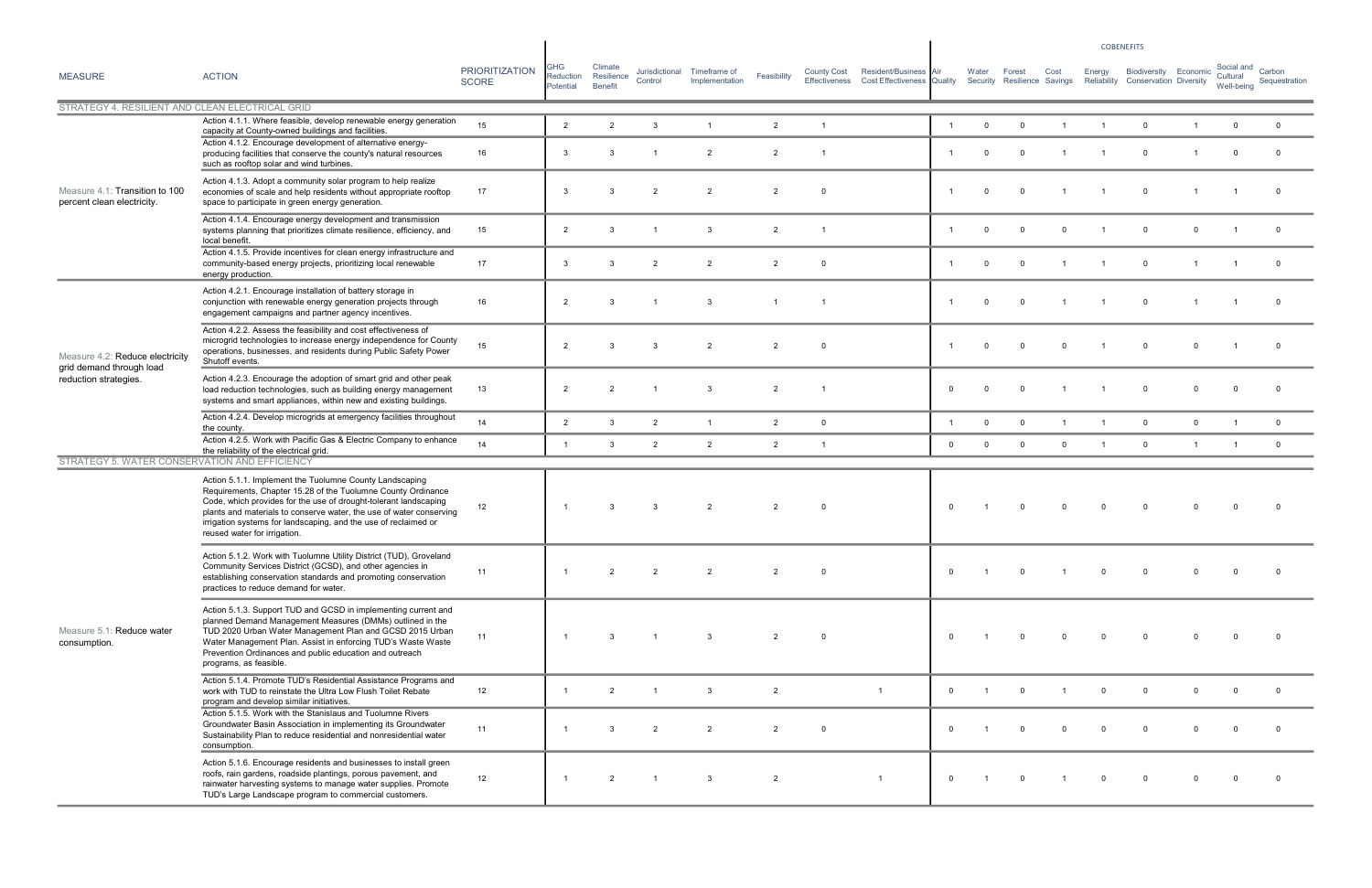|                                                                                                  |                                                                                                                                                                                                                                                                                                                                                                                               |                                       |                               |                                         |                           |                                |                |                    |                                                                   |                |          |          |                                     |          | <b>COBENEFITS</b>                                           |             |                                      |                          |
|--------------------------------------------------------------------------------------------------|-----------------------------------------------------------------------------------------------------------------------------------------------------------------------------------------------------------------------------------------------------------------------------------------------------------------------------------------------------------------------------------------------|---------------------------------------|-------------------------------|-----------------------------------------|---------------------------|--------------------------------|----------------|--------------------|-------------------------------------------------------------------|----------------|----------|----------|-------------------------------------|----------|-------------------------------------------------------------|-------------|--------------------------------------|--------------------------|
| <b>MEASURE</b>                                                                                   | <b>ACTION</b>                                                                                                                                                                                                                                                                                                                                                                                 | <b>PRIORITIZATION</b><br><b>SCORE</b> | GHG<br>Reduction<br>Potential | Climate<br>Resilience<br><b>Benefit</b> | Jurisdictional<br>Control | Timeframe of<br>Implementation | Feasibility    | <b>County Cost</b> | Resident/Business Air<br>Effectiveness Cost Effectiveness Quality |                | Water    | Forest   | Cost<br>Security Resilience Savings | Energy   | Biodiversity Economic<br>Reliability Conservation Diversity |             | Social and<br>Cultural<br>Well-being | Carbon<br>Sequestration  |
| Measure 5.2: Increase the                                                                        | Action 5.2.1. Work with water providers to develop incentives for<br>water recycling and rainwater reuse.                                                                                                                                                                                                                                                                                     | 13                                    | $\overline{\phantom{0}}$      | 3                                       | $\overline{2}$            | 2                              | $\overline{2}$ |                    |                                                                   | $\mathbf 0$    |          | $\Omega$ |                                     |          | $\Omega$                                                    |             | $\Omega$                             | $\Omega$                 |
| capture and use of recycled<br>water.                                                            | Action 5.2.2. Encourage farmers and ranchers to engage in<br>contracts with TUD to use recycled water for agricultural irrigation<br>use.                                                                                                                                                                                                                                                     | 12                                    | $\overline{1}$                | $\mathbf{3}$                            |                           |                                | 2              | $\overline{1}$     |                                                                   | $\Omega$       |          |          |                                     |          |                                                             |             |                                      | $\Omega$                 |
|                                                                                                  | Action 5.3.1. Support TUD and partner agencies in preparing for<br>long-term drought conditions and implementing contingency efforts<br>as needed, including the actions contained in TUD's 2020 Water<br>Shortage Contingency Plan. Encourage TUD to conduct hydrologic<br>Measure 5.3: Increase operational modeling to gage impacts on future water supply.                                | 11                                    | - 1                           | 3                                       |                           | 2                              | 2              | $\overline{1}$     |                                                                   | $\Omega$       |          | $\Omega$ | $\Omega$                            |          |                                                             |             |                                      |                          |
| efficiency and resilience of water<br>and wastewater systems in<br>response to climate change.   | Action 5.3.2. Work with TUD to evaluate the feasibility of<br>developing renewable energy installations and backup battery<br>storage systems to improve energy resilience and reduce fossil fuel-<br>powered backup generator use.                                                                                                                                                           | 14                                    | $\overline{2}$                | $\mathcal{B}$                           | $\overline{2}$            | $\overline{2}$                 | 2              | $\Omega$           |                                                                   | $\Omega$       |          | $\Omega$ | $\Omega$                            |          |                                                             |             |                                      | - 0                      |
|                                                                                                  | Action 5.3.3. Encourage TUD to evaluate the feasibility of including<br>biogas generation in the plans for a new wastewater treatment<br>plant.                                                                                                                                                                                                                                               | 8                                     |                               |                                         |                           | $\overline{2}$                 |                |                    |                                                                   | $\overline{0}$ |          |          |                                     |          |                                                             |             |                                      | $\Omega$                 |
| STRATEGY 6. GREEN INFRASTRUCTURE                                                                 |                                                                                                                                                                                                                                                                                                                                                                                               |                                       |                               |                                         |                           |                                |                |                    |                                                                   |                |          |          |                                     |          |                                                             |             |                                      |                          |
|                                                                                                  | Action 6.1.1. Require green infrastructure to be integrated in all<br>new County-owned buildings and facilities.                                                                                                                                                                                                                                                                              | 15                                    | $\overline{1}$                | 2                                       | $\mathbf{3}$              | 2                              | 2              | $\overline{1}$     |                                                                   | $\mathbf 0$    |          | $\Omega$ |                                     |          | $\Omega$                                                    | $\Omega$    |                                      |                          |
| Measure 6.1: Increase the use of                                                                 | Action 6.1.2. Review Capital Improvement Program projects to<br>identify opportunities for green infrastructure.                                                                                                                                                                                                                                                                              | 14                                    | $\overline{1}$                | $\overline{2}$                          | $\overline{2}$            | 3                              | $\overline{2}$ | $\overline{1}$     |                                                                   | $\overline{0}$ |          | $\Omega$ | $\Omega$                            |          | $\Omega$                                                    | $\Omega$    |                                      | $\overline{1}$           |
| green infrastructure.                                                                            | Action 6.1.3. Develop guidelines for the inclusion of green<br>infrastructure in the design of transportation improvements.                                                                                                                                                                                                                                                                   | 14                                    | $\overline{1}$                | 2                                       | -3                        | 2                              | 2              | $\overline{1}$     |                                                                   | $\Omega$       |          | $\Omega$ | $\Omega$                            |          | $\Omega$                                                    | $\Omega$    |                                      |                          |
|                                                                                                  | Action 6.1.4. Encourage the use of green roofs on existing and new<br>residential and nonresidential development.                                                                                                                                                                                                                                                                             | 14                                    | - 1                           | 2                                       |                           | $\mathbf{3}$                   | 2              | $\overline{1}$     |                                                                   | $\mathbf{0}$   |          | $\Omega$ |                                     | $\Omega$ | $\Omega$                                                    | $\Omega$    | $\overline{1}$                       | $\overline{\phantom{1}}$ |
| Measure 6.2: Update stormwater<br>design requirements and the<br>Stormwater Management Plan to   | Action 6.2.1. Assess the feasibility of developing a permanent<br>Biochar and Soil Health Program to improve soil health and water<br>retention, similar to the Stanislaus National Forest Biochar project<br>conducted in 2017, in partnership with California universities as well<br>as State and federal agencies.                                                                        | 14                                    | - 1                           | 3                                       | $\overline{2}$            | $\overline{2}$                 |                | $\Omega$           |                                                                   | $\Omega$       |          |          | <sup>0</sup>                        |          |                                                             |             | $\Omega$                             |                          |
| expand the use of green<br>infrastructure for stormwater<br>management and reduce flood<br>risk. | Action 6.2.2. Streamline development review for all development<br>applications related to rainwater tanks, rain gardens, permeable<br>pavement, or water reuse upgrades such as greywater systems.<br>Use existing resources and capacity from the Land Resilience<br>Partnership to educate residents on appropriate rainwater capture<br>and conservation improvements for their property. | 13                                    | $\overline{1}$                | 2                                       | -3                        | $\overline{2}$                 | $\overline{2}$ | $\Omega$           |                                                                   | $\overline{0}$ |          | $\Omega$ |                                     |          |                                                             |             |                                      |                          |
| STRATEGY 7. RELIABLE BROADBAND CONNECTIONS                                                       |                                                                                                                                                                                                                                                                                                                                                                                               |                                       |                               |                                         |                           |                                |                |                    |                                                                   |                |          |          |                                     |          |                                                             |             |                                      |                          |
|                                                                                                  | Action 7.1.1. Join the Central Sierra Connect Consortium, a<br>regional consortium funded by the California Advanced Services<br>Fund's (CASF's) Rural and Urban Regional Broadband Consortia<br>grant program, to increase the deployment of broadband services<br>across the county.                                                                                                        | 12                                    | $\overline{1}$                | $\overline{2}$                          | $\overline{2}$            | 3                              | $\overline{2}$ | $\overline{1}$     |                                                                   | $\overline{0}$ | $\Omega$ | $\Omega$ | 0                                   | $\Omega$ |                                                             |             |                                      | - 0                      |
| Measure 7.1: Strengthen<br>broadband connections and<br>access throughout the county.            | Action 7.1.2. Identify and engage with other the other relevant<br>organizations and programs, such as the Sierra Business Council<br>and the CASF's Broadband Adoption and Broadband Infrastructure<br>Grant programs to improve the county's broadband services.                                                                                                                            | 11                                    | $\overline{1}$                | 2                                       | 2                         | 2                              | 2              | $\overline{1}$     |                                                                   | $\Omega$       |          |          | $\Omega$                            |          |                                                             |             |                                      | - 0                      |
|                                                                                                  | Action 7.1.3. Support and advocate for State legislation, such as<br>AB 14 (Internet for All), AB 34 (Broadband for All Act), and SB 4,<br>that would serve to improve broadband connections and access in<br>the county.                                                                                                                                                                     | 13                                    | - 1                           | 2                                       | -3                        |                                | 2              |                    |                                                                   | $\Omega$       |          |          |                                     |          |                                                             |             |                                      |                          |
|                                                                                                  | Action 7.1.4. Encourage residents to use the California Public Utility<br>Commission's CalSPEED test, which reports internet speeds and<br>helps to document and identify unserved and underserved areas.                                                                                                                                                                                     | 11                                    | - 1                           | 2                                       |                           | 3                              | 2              | $\overline{1}$     |                                                                   | $\Omega$       |          |          |                                     |          |                                                             |             |                                      |                          |
| Measure 7.2: Maximize<br>opportunities for broadband<br>infrastructure installations through     | Action 7.2.1. Adopt a "Dig Once" or "Dig Smart" policy that would<br>require the installation of broadband-ready conduit in open<br>trenches during all applicable and feasible County construction<br>projects in un- and under-connected communities.                                                                                                                                       | 13                                    | - 1                           | 2                                       | $\mathbf{3}$              | $\overline{2}$                 | 2              | $\overline{1}$     |                                                                   | $\Omega$       |          |          |                                     |          |                                                             |             |                                      |                          |
| construction projects.                                                                           | Encourage the inclusion of broadband infrastructure in new<br>development proposals to enable adequate connectivity for building<br>and utility controls and operating system networks.                                                                                                                                                                                                       | 11                                    | $\overline{1}$                | 2                                       |                           | $\mathbf{3}$                   | $\overline{2}$ |                    |                                                                   | $\overline{0}$ | $\Omega$ | $\Omega$ | $\Omega$                            |          |                                                             | $\mathbf 0$ |                                      | - 0                      |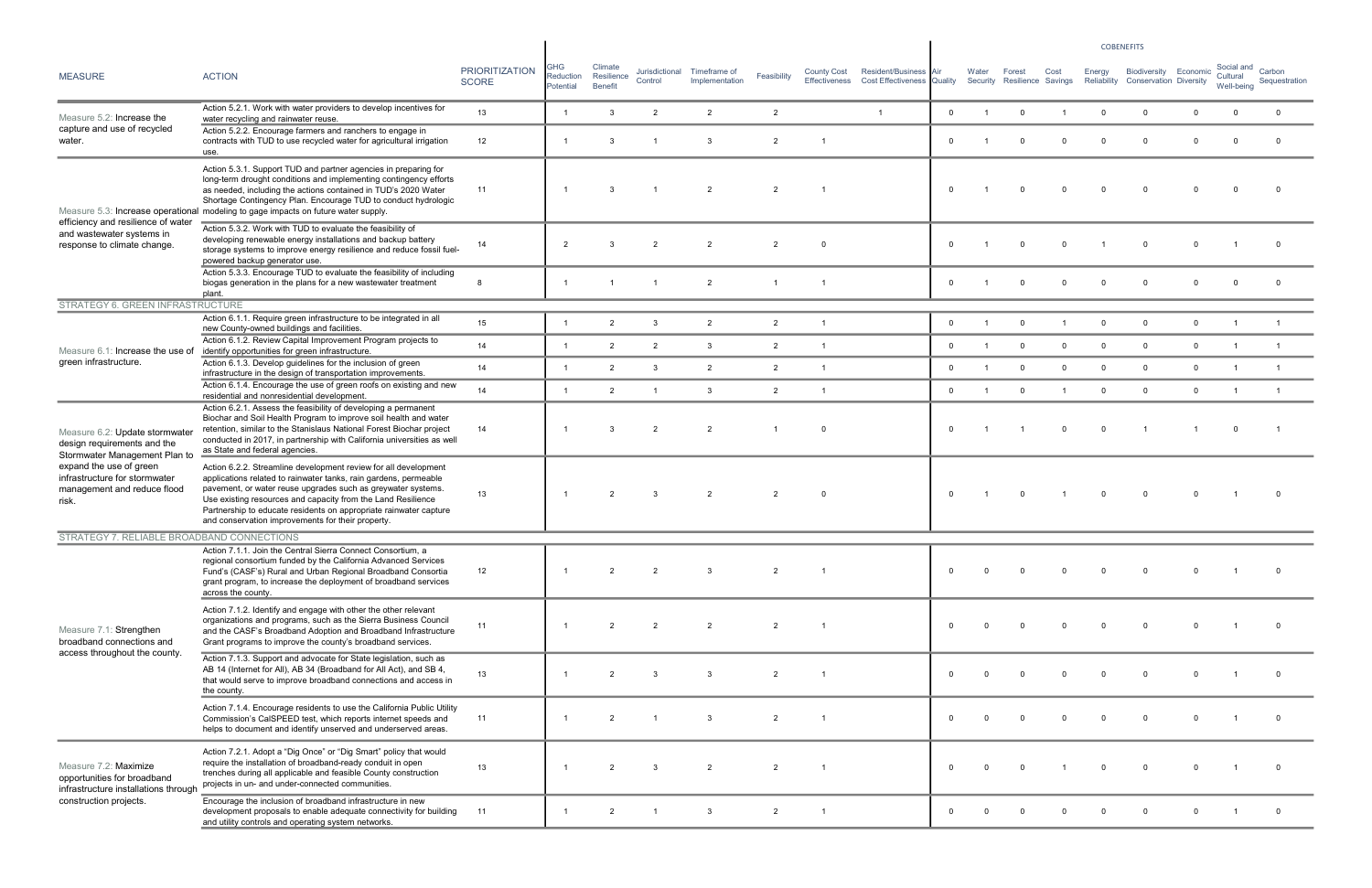|                                                                                                     |                                                                                                                                                                                                                                                                                                 |                                       |                               |                                         |                           |                                |                |                                     |                                                            |                |          |                                       |              |                | <b>COBENEFITS</b>                                  |             |                                      |                         |
|-----------------------------------------------------------------------------------------------------|-------------------------------------------------------------------------------------------------------------------------------------------------------------------------------------------------------------------------------------------------------------------------------------------------|---------------------------------------|-------------------------------|-----------------------------------------|---------------------------|--------------------------------|----------------|-------------------------------------|------------------------------------------------------------|----------------|----------|---------------------------------------|--------------|----------------|----------------------------------------------------|-------------|--------------------------------------|-------------------------|
| <b>MEASURE</b>                                                                                      | <b>ACTION</b>                                                                                                                                                                                                                                                                                   | <b>PRIORITIZATION</b><br><b>SCORE</b> | 3HG<br>Reduction<br>Potential | Climate<br>Resilience<br><b>Benefit</b> | Jurisdictional<br>Control | Timeframe of<br>Implementation | Feasibility    | County Cost<br><b>Effectiveness</b> | Resident/Business Air<br><b>Cost Effectiveness Quality</b> |                | Water    | Forest<br>Security Resilience Savings | Cost         | Energy         | Biodiversity<br>Reliability Conservation Diversity | Economic    | Social and<br>Cultural<br>Well-being | Carbon<br>Sequestration |
| AGRICULTURE AND FORESTRY<br><b>STRATEGY 1. LIVESTOCK MANAGEMENT</b>                                 |                                                                                                                                                                                                                                                                                                 |                                       |                               |                                         |                           |                                |                |                                     |                                                            |                |          |                                       |              |                |                                                    |             |                                      |                         |
| Measure 1.1: Implement best                                                                         | Action 1.1.1. Work with the County Agricultural Commissioner's<br>office to facilitate forums, training sessions, and capacity-building<br>activities for local farms to continue to implement manure<br>management best practices.                                                             | 15                                    | $\mathbf{3}$                  | $\mathcal{P}$                           | $\overline{2}$            | $\mathcal{A}$                  | $\mathcal{P}$  |                                     |                                                            | $\Omega$       |          | $\Omega$                              |              |                |                                                    |             |                                      |                         |
| practices for livestock<br>management.                                                              | Action 1.1.2. Uphold traditional livestock grazing rights to manage<br>vegetation, protect soil and water, and protect the stability of the<br>communities that depend on range resources                                                                                                       | 16                                    | 2                             | $\mathbf{3}$                            |                           | 2                              | $\mathcal{P}$  |                                     | $\overline{1}$                                             | $\Omega$       |          | $\Omega$                              |              |                |                                                    |             |                                      |                         |
|                                                                                                     | Action 1.1.3. Use range management to help restore meadows and<br>increase meadow resilience to climate change impacts.                                                                                                                                                                         | 11                                    | $\overline{\phantom{0}}$      | $\mathbf{3}$                            |                           |                                | 2              |                                     |                                                            | $\Omega$       |          | $\Omega$                              | $\Omega$     |                |                                                    |             | $\Omega$                             |                         |
| STRATEGY 2. ENERGY-EFFICIENT AGRICULTURE                                                            |                                                                                                                                                                                                                                                                                                 |                                       |                               |                                         |                           |                                |                |                                     |                                                            |                |          |                                       |              |                |                                                    |             |                                      |                         |
| Measure 2.1: Transition to electric equipment, as feasible.<br>or alternatively fueled agricultural | Action 2.1.1. Encourage the use of electric-powered agricultural                                                                                                                                                                                                                                | $\mathbf{8}$                          | $\overline{1}$                |                                         |                           | $\mathbf{B}$                   |                |                                     | $\Omega$                                                   |                |          | $\Omega$                              |              |                |                                                    |             |                                      |                         |
| equipment.                                                                                          | Action 2.1.2. Encourage the use of renewable diesel in diesel-<br>powered agricultural equipment where electrification is infeasible.                                                                                                                                                           | 8                                     | $\overline{1}$                |                                         |                           | $\mathcal{A}$                  |                |                                     | $\Omega$                                                   |                |          | $\Omega$                              |              |                |                                                    |             |                                      | - 0                     |
| Measure 2.2: Implement<br>agricultural best practices that                                          | Action 2.2.1. Promote energy conservation; increased energy and<br>water use efficiency; and on-farm solar, wind, and other renewable<br>energy production.                                                                                                                                     | 16                                    | $\overline{2}$                |                                         |                           | $\mathbf{B}$                   | $\mathcal{P}$  |                                     |                                                            |                |          | $\Omega$                              |              |                |                                                    |             |                                      |                         |
| improve energy efficiency.                                                                          | Action 2.2.2. Improve energy efficiency of farming practices,<br>equipment, and buildings.                                                                                                                                                                                                      | 10                                    | $\overline{1}$                | 2                                       |                           | 2                              | 2              |                                     |                                                            | $\overline{0}$ | $\Omega$ | $\Omega$                              |              |                | $\Omega$                                           | $\Omega$    | $\Omega$                             | $\Omega$                |
| STRATEGY 3. CLIMATE-RESILIENT AGRICULTURE                                                           |                                                                                                                                                                                                                                                                                                 |                                       |                               |                                         |                           |                                |                |                                     |                                                            |                |          |                                       |              |                |                                                    |             |                                      |                         |
|                                                                                                     | Action 3.1.1. Encourage mapping of existing crop varieties against<br>future climate projections such as extreme heat, drought, and flood<br>risk. Adjust varieties to address those future conditions, selecting<br>species that are native, drought-tolerant, and adapted to extreme<br>heat. | 15                                    | $\overline{1}$                |                                         |                           | $\mathcal{P}$                  | $\mathcal{P}$  |                                     |                                                            | $\Omega$       |          | $\Omega$                              |              |                |                                                    |             |                                      |                         |
|                                                                                                     | Action 3.1.2. Encourage networking among agriculture producers to<br>share resources, tools, and knowledge about sustainable, efficient,<br>and resilient agricultural practices.                                                                                                               | 17                                    | $\overline{1}$                | $\mathbf{3}$                            |                           | 3                              | $\overline{2}$ | $\overline{1}$                      |                                                            | $\Omega$       |          | $\Omega$                              |              | $\Omega$       |                                                    |             |                                      |                         |
| Measure 3.1: Implement                                                                              | Action 3.1.3. Significantly decrease or eliminate the use of<br>synthetic fertilizers.                                                                                                                                                                                                          | 10                                    | $\overline{1}$                | 2                                       |                           | $\overline{2}$                 | $\overline{1}$ |                                     | $\mathbf 0$                                                | $\mathbf 0$    |          | $\mathbf 0$                           | $\mathbf 0$  | $\Omega$       |                                                    | $\mathbf 0$ | 0                                    | $\overline{1}$          |
| agricultural best practices that<br>improve resilience to climate<br>impacts.                       | Action 3.1.4. Use cover crops and implement no-till methods to<br>control agricultural runoff, conserve water, and prevent soil erosion<br>and sedimentation.                                                                                                                                   | 13                                    |                               | $\mathcal{P}$                           |                           | $\overline{2}$                 | $\mathcal{P}$  |                                     |                                                            | $\mathbf 0$    |          | $\Omega$                              |              |                |                                                    |             | $\Omega$                             |                         |
|                                                                                                     | Action 3.1.5. Encourage the use of low-volume sprinkler and drip<br>irrigation systems and implement compatible crop rotations to<br>improve drought resilience and reduce water consumption.                                                                                                   | 12                                    |                               | $\overline{2}$                          | $\overline{1}$            | $\mathbf{3}$                   | 2              | $\overline{1}$                      |                                                            | $\Omega$       |          | $\mathbf 0$                           | $\mathbf{1}$ | $\mathbf 0$    |                                                    |             |                                      | $\overline{\mathbf{0}}$ |
|                                                                                                     | Action 3.1.6. Develop educational resources that support and<br>promote sustainable agriculture and crop diversification through the<br>County Agricultural Commissioner's office.                                                                                                              | 13                                    |                               | $\mathcal{P}$                           | $\overline{2}$            | 2                              |                | $\overline{0}$                      |                                                            | $\Omega$       |          |                                       |              |                |                                                    |             |                                      |                         |
|                                                                                                     | Action 3.2.1. Develop programs to encourage compost application<br>to enhance soil for carbon sequestration and healthy farms. Utilize<br>existing programs and resources from the California Department of<br>Food and Agriculture's Healthy Soils Program.                                    | 17                                    | -3                            |                                         | $\overline{2}$            | $\overline{2}$                 | 2              | $\overline{0}$                      |                                                            | $\Omega$       |          | $\Omega$                              |              | $\overline{0}$ |                                                    |             | $\Omega$                             |                         |
| Measure 3.2: Increase soil<br>organic matter and carbon<br>content.                                 | Action 3.2.2. Support regenerative farming systems that use<br>perennial groundcover, rotational grazing systems, and other<br>natural approaches to increase crop diversity and improve soil<br>health and soil organic matter, while ensuring fair incomes for<br>farmers.                    | 18                                    | 3                             |                                         |                           | $\mathbf{3}$                   | 2              |                                     | $\mathbf{1}$                                               | $\Omega$       |          | $\Omega$                              |              | $\Omega$       |                                                    |             |                                      |                         |
|                                                                                                     | Action 3.2.3. Encourage farmers and other key stakeholders to<br>pursue innovative agricultural practices that increase the amount of<br>carbon that is removed from the air and stored in soils and working<br>lands.                                                                          | 16                                    | $\mathbf{3}$                  | $\mathcal{P}$                           | $\overline{1}$            | $\mathbf{3}$                   | $\overline{1}$ | $\overline{1}$                      |                                                            | $\mathbf 0$    |          | $\Omega$                              |              |                |                                                    |             | $\Omega$                             |                         |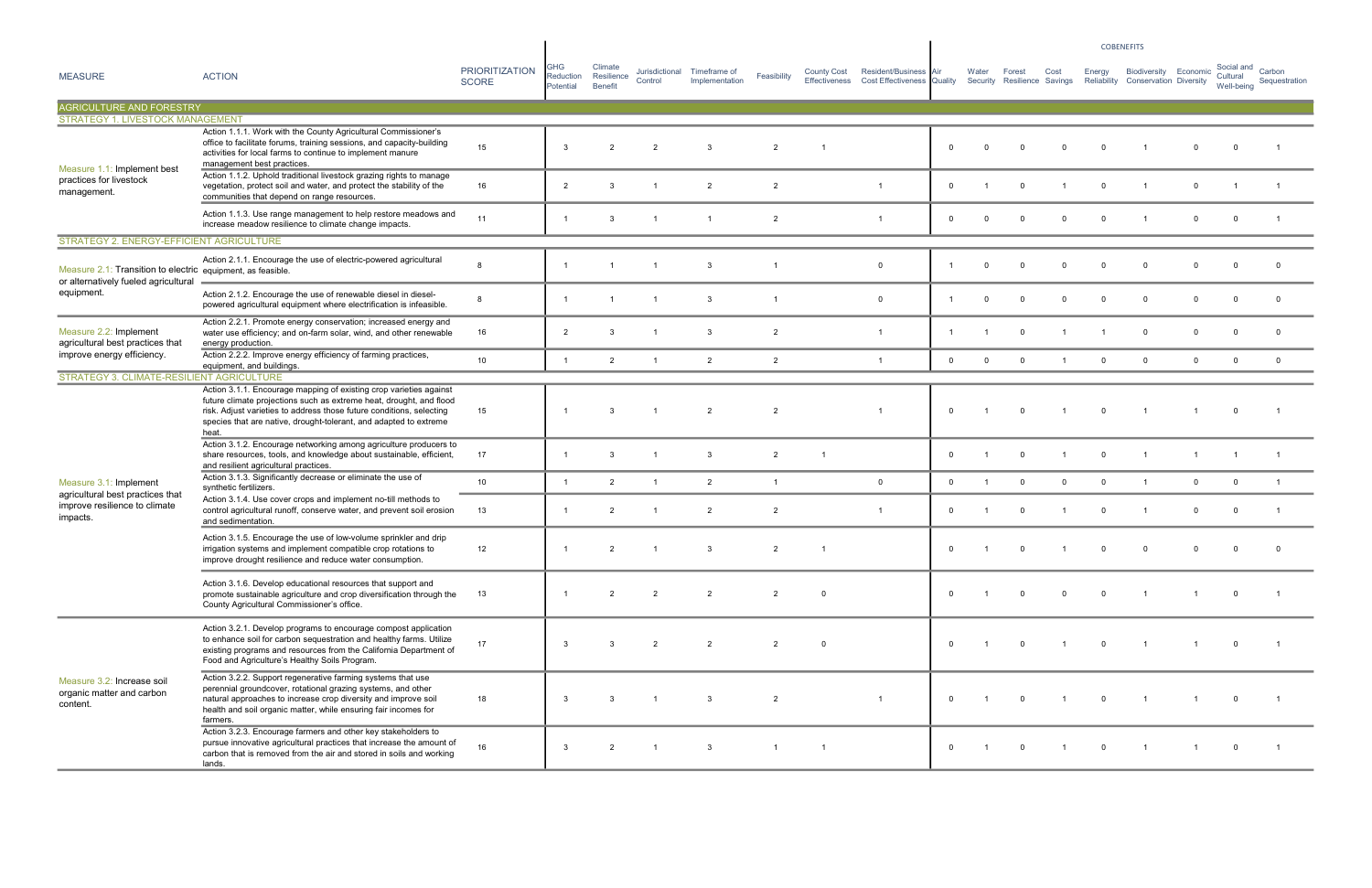|                                                                                                     |                                                                                                                                                                                                                                                                                                                                                                                                                                                                                                       |                                       |                               |                                         |                           |                                |                |                |                                                                               |              |          |          |             |                | <b>COBENEFITS</b>                                                                       |                                      |                         |
|-----------------------------------------------------------------------------------------------------|-------------------------------------------------------------------------------------------------------------------------------------------------------------------------------------------------------------------------------------------------------------------------------------------------------------------------------------------------------------------------------------------------------------------------------------------------------------------------------------------------------|---------------------------------------|-------------------------------|-----------------------------------------|---------------------------|--------------------------------|----------------|----------------|-------------------------------------------------------------------------------|--------------|----------|----------|-------------|----------------|-----------------------------------------------------------------------------------------|--------------------------------------|-------------------------|
| <b>MEASURE</b>                                                                                      | <b>ACTION</b>                                                                                                                                                                                                                                                                                                                                                                                                                                                                                         | <b>PRIORITIZATION</b><br><b>SCORE</b> | GHG<br>Reduction<br>Potential | Climate<br>Resilience<br><b>Benefit</b> | Jurisdictional<br>Control | Timeframe of<br>Implementation | Feasibility    |                | County Cost Resident/Business Air<br>Effectiveness Cost Effectiveness Quality |              | Water    | Forest   | Cost        | Energy         | Biodiversity Economic<br>Security Resilience Savings Reliability Conservation Diversity | Social and<br>Cultural<br>Well-being | Carbon<br>Sequestration |
| <b>STRATEGY 4. BIOMASS CONSERVATION</b>                                                             |                                                                                                                                                                                                                                                                                                                                                                                                                                                                                                       |                                       |                               |                                         |                           |                                |                |                |                                                                               |              |          |          |             |                |                                                                                         |                                      |                         |
|                                                                                                     | Action 4.1.1. Develop a program to require repurposing of usable<br>lumber from trees removed due to land conversion to avoid wood<br>burning.                                                                                                                                                                                                                                                                                                                                                        | 11                                    | 2                             |                                         | $\overline{2}$            | $\mathcal{P}$                  |                | $\Omega$       |                                                                               |              | $\Omega$ |          |             |                |                                                                                         |                                      |                         |
| Measure 4.1: Reduce open<br>burning (e.g., agricultural burning,<br>backyard burning).              | Action 4.1.2. Promote and encourage the development of value-<br>added alternatives such as composting, energy, biochar, and wood<br>products to avoid open burning of forest and agricultural biomass<br>wastes.                                                                                                                                                                                                                                                                                     | 14                                    | 2                             |                                         |                           |                                |                |                |                                                                               |              |          |          |             |                |                                                                                         |                                      |                         |
|                                                                                                     | Action 4.1.3. Establish community programs that reduce residential<br>open burning, such as local pick-up and delivery of vegetative<br>matter to biomass facilities or composting projects that do not<br>create a public nuisance.                                                                                                                                                                                                                                                                  | 12                                    | 2                             |                                         | 2                         | 2                              |                | $\overline{0}$ |                                                                               |              |          | $\Omega$ | $\Omega$    |                |                                                                                         |                                      | $\overline{0}$          |
| STRATEGY 5. WATER CONSERVATION AND EFFICIENCY                                                       |                                                                                                                                                                                                                                                                                                                                                                                                                                                                                                       |                                       |                               |                                         |                           |                                |                |                |                                                                               |              |          |          |             |                |                                                                                         |                                      |                         |
|                                                                                                     | Action 5.1.1. Encourage programs and promote technologies (e.g.,<br>low-volume sprinklers, drip irrigation systems) that improve water<br>efficiency in agricultural operations.                                                                                                                                                                                                                                                                                                                      | 12                                    |                               | 2                                       |                           | $\cdot$ 3                      | $\overline{2}$ |                |                                                                               | $\Omega$     |          | $\Omega$ |             |                |                                                                                         |                                      |                         |
| Measure 5.1: Reduce water<br>consumption for irrigation and<br>agriculture.                         | Action 5.1.2. Promote and facilitate the continued use of recycled<br>wastewater for agricultural irrigation, in accordance with the<br>quidelines published by the State Water Resources Control Board.                                                                                                                                                                                                                                                                                              | 12                                    |                               | $\mathcal{P}$                           |                           |                                |                |                |                                                                               | $\Omega$     |          |          |             |                |                                                                                         |                                      |                         |
|                                                                                                     | Action 5.1.3. Work with farmers to investigate and install new<br>technologies such as soil moisture sensors, tensiometers, and field-<br>water-level meters to track water consumption for irrigation<br>purposes.                                                                                                                                                                                                                                                                                   | q                                     |                               | 2                                       | $\overline{1}$            | 2                              |                |                | $\mathbf 0$                                                                   | $\Omega$     |          | $\Omega$ | $\Omega$    |                | $\Omega$                                                                                | $\Omega$                             | $\overline{\mathbf{0}}$ |
| <b>STRATEGY 6. FOREST RESILIENCE</b>                                                                |                                                                                                                                                                                                                                                                                                                                                                                                                                                                                                       |                                       |                               |                                         |                           |                                |                |                |                                                                               |              |          |          |             |                |                                                                                         |                                      |                         |
|                                                                                                     | Action 6.1.1. Support existing projects and organizations including<br>Yosemite Stanislaus Solutions to ensure the long-term health of<br>forests in areas under the County's jurisdiction, as well as areas<br>managed by State and federal agencies. Balance and integrate fuel<br>modification efforts with habitat and open space management,<br>vegetative soil cover/erosion management, and urban greening to<br>reduce the potential for conflicts between safety and environmental<br>goals. | 17                                    |                               | 3                                       |                           | $\cdot$ 3                      | 2              |                |                                                                               |              |          |          |             |                |                                                                                         |                                      |                         |
| Measure 6.1: Improve long-term<br>forest resilience.                                                | Action 6.1.2. Create a special assessment district to fund and<br>maintain a fuel modification program to reduce wildfire risk. Ensure<br>the program will identify, prioritize, and fund fuel modification<br>projects in the Local Responsibility Area, and leverage the<br>California Vegetation Treatment Program and Program<br>Environmental Impact Report for eligible projects in the State<br>Responsibility Area.                                                                           | 13                                    |                               |                                         | $\mathcal{P}$             |                                |                | $\overline{0}$ |                                                                               |              |          |          |             |                |                                                                                         |                                      |                         |
|                                                                                                     | Action 6.1.3. Use resources in the Governor's Office of Planning<br>and Research Fire Hazard Planning Technical Advisory to guide<br>development of the program. Prioritize fuel modification projects<br>that both reduce wildfire risk and increase forest health and habitat<br>conservation.                                                                                                                                                                                                      | 13                                    | $\overline{1}$                | $\mathbf{3}$                            | $\overline{2}$            | $\overline{2}$                 | $\overline{1}$ | $\overline{0}$ |                                                                               | $\mathbf{1}$ | $\Omega$ |          | $\mathbf 0$ | $\mathbf 0$    | $\overline{1}$                                                                          | $\Omega$                             |                         |
|                                                                                                     | Action 6.1.4. Conduct a feasibility study for a Transfer of<br>Development Rights program that identifies undeveloped wildland<br>areas within CAL FIRE-designated high or very high Fire Hazard<br>Severity Zones (FHSZ), or subject to extreme threat as "sending<br>areas," and areas outside of FHSZ or high fire threat areas as<br>"receiving areas."                                                                                                                                           | 13                                    | $\overline{1}$                | 2                                       | $\mathbf{3}$              | $\overline{2}$                 | $\overline{1}$ | $\overline{0}$ |                                                                               |              | $\Omega$ |          | $\Omega$    | $\overline{0}$ |                                                                                         | $\Omega$                             |                         |
|                                                                                                     | Action 6.2.1. Practice sequential thinning to reduce fuels and<br>protect dense forest habitat from fire and drought. Perform<br>mechanical thinning in non-controversial areas and use prescribed<br>burning in areas that were mechanically thinned and/or areas that<br>are inaccessible.                                                                                                                                                                                                          | 13                                    |                               | $\mathcal{A}$                           | $\overline{1}$            | 2                              | 2              | $\overline{0}$ |                                                                               |              | $\Omega$ |          | $\Omega$    | $\overline{0}$ |                                                                                         | $\Omega$                             |                         |
| Measure 6.2: Increase forest<br>resilience to wildfire and drought<br>while protecting dense forest | Action 6.2.2. Work with agencies to modify forest and land<br>management plans to allow use of natural ignitions to treat<br>landscape with fire.                                                                                                                                                                                                                                                                                                                                                     | 13                                    | $\overline{1}$                | $\mathcal{A}$                           |                           | 2                              | 2              |                |                                                                               | $\Omega$     |          |          |             |                |                                                                                         | $\Omega$                             |                         |
| species.                                                                                            | Action 6.2.3. Increase fire resilience by designing fuel buffers and<br>removing surface fuels (mechanically or through prescribed fire).                                                                                                                                                                                                                                                                                                                                                             | 13                                    | $\overline{1}$                | 3                                       | $\overline{1}$            | 2                              | $\overline{2}$ | $\overline{0}$ |                                                                               |              | $\Omega$ |          |             |                |                                                                                         | $\Omega$                             | $\overline{1}$          |
|                                                                                                     | Action 6.2.4. Restore post-fire forested lands using climatically<br>favorable species (e.g., drought-tolerant, shade-intolerant) to make<br>forest and wildlife habitat more resilient to projected climate<br>conditions.                                                                                                                                                                                                                                                                           | 14                                    | $\overline{1}$                | 3                                       | $\overline{1}$            | $\mathbf{3}$                   | 2              | $\overline{0}$ |                                                                               |              | $\Omega$ |          | $\Omega$    |                |                                                                                         |                                      |                         |